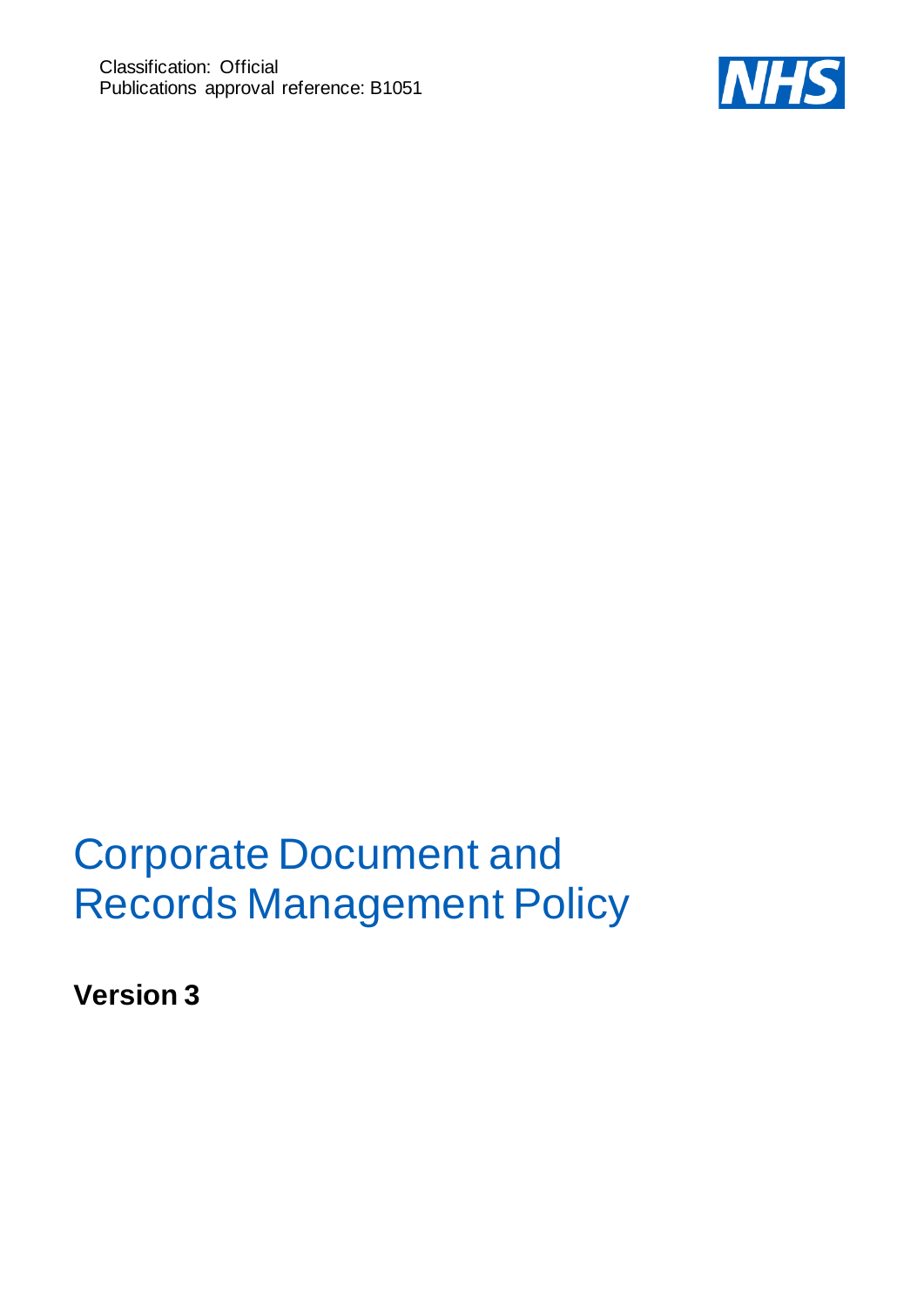| NHS England and NHS Improvement INFORMATION READER BOX               |                                                                                                                                                                                                                                                                                                                                                                                                                    |                              |
|----------------------------------------------------------------------|--------------------------------------------------------------------------------------------------------------------------------------------------------------------------------------------------------------------------------------------------------------------------------------------------------------------------------------------------------------------------------------------------------------------|------------------------------|
| <b>Directorate</b>                                                   |                                                                                                                                                                                                                                                                                                                                                                                                                    |                              |
| Medical                                                              | Operations and Information                                                                                                                                                                                                                                                                                                                                                                                         | Specialised<br>Commissioning |
| <b>Nursing</b>                                                       | <b>Commercial</b>                                                                                                                                                                                                                                                                                                                                                                                                  | Strategy &<br>Innovation     |
| Finance                                                              |                                                                                                                                                                                                                                                                                                                                                                                                                    |                              |
| <b>Publications Gateway Reference:</b>                               |                                                                                                                                                                                                                                                                                                                                                                                                                    |                              |
| <b>Document Purpose</b>                                              | Policy                                                                                                                                                                                                                                                                                                                                                                                                             |                              |
| <b>Document Name</b>                                                 | Document and Records Management Policy                                                                                                                                                                                                                                                                                                                                                                             |                              |
| <b>Author</b>                                                        | Eleanor Ward, Jan Gavin, Sarah Graham                                                                                                                                                                                                                                                                                                                                                                              |                              |
| <b>Publication Date</b>                                              | October 2021                                                                                                                                                                                                                                                                                                                                                                                                       |                              |
| <b>Target Audience</b>                                               | CSU Managing Directors, NHS Trust Board Chairs,<br>NHS England Regional Directors, all NHS England and<br>NHS Improvement Employees, all NHSX employees<br>and hosted bodies.                                                                                                                                                                                                                                      |                              |
| <b>Description</b>                                                   | Advice and guidance to all NHS England and NHS<br>Improvement staff with regards to the creation,<br>management, storing and disposal of records. NHSX<br>staff and hosted bodies to follow the principles of the<br>policy in regard to managing their records and<br>information with the only differences being the systems<br>to which records and information are saved and the<br>support network available. |                              |
| <b>Cross Reference</b>                                               | N/A                                                                                                                                                                                                                                                                                                                                                                                                                |                              |
| <b>Superseded Docs (if applicable)</b>                               | Document and Records Management Policy v2.0                                                                                                                                                                                                                                                                                                                                                                        |                              |
| <b>Action Required</b>                                               | Compliance                                                                                                                                                                                                                                                                                                                                                                                                         |                              |
| <b>Timing / Deadlines</b><br>(if applicable)                         | N/A                                                                                                                                                                                                                                                                                                                                                                                                                |                              |
| <b>Contact Details for further</b><br>information<br>Document Status | england.ig-recordsmanagement1@nhs.net                                                                                                                                                                                                                                                                                                                                                                              |                              |

#### **Document Status**

This is a controlled document. Whilst this document may be printed, the electronic version posted on the intranet is the controlled copy. Any printed copies of this document are not controlled. As a controlled document, this document should not be saved onto local or network drives but should always be accessed from the intranet.

| Document Owner: Head of          | Prepared by: Corporate Information   First Published: |                     |
|----------------------------------|-------------------------------------------------------|---------------------|
| Corporate Information Governance | Governance                                            |                     |
| Document number:                 | Approval date:                                        | Version number: 3.0 |
| Status:                          | Next review date:                                     | Page 1              |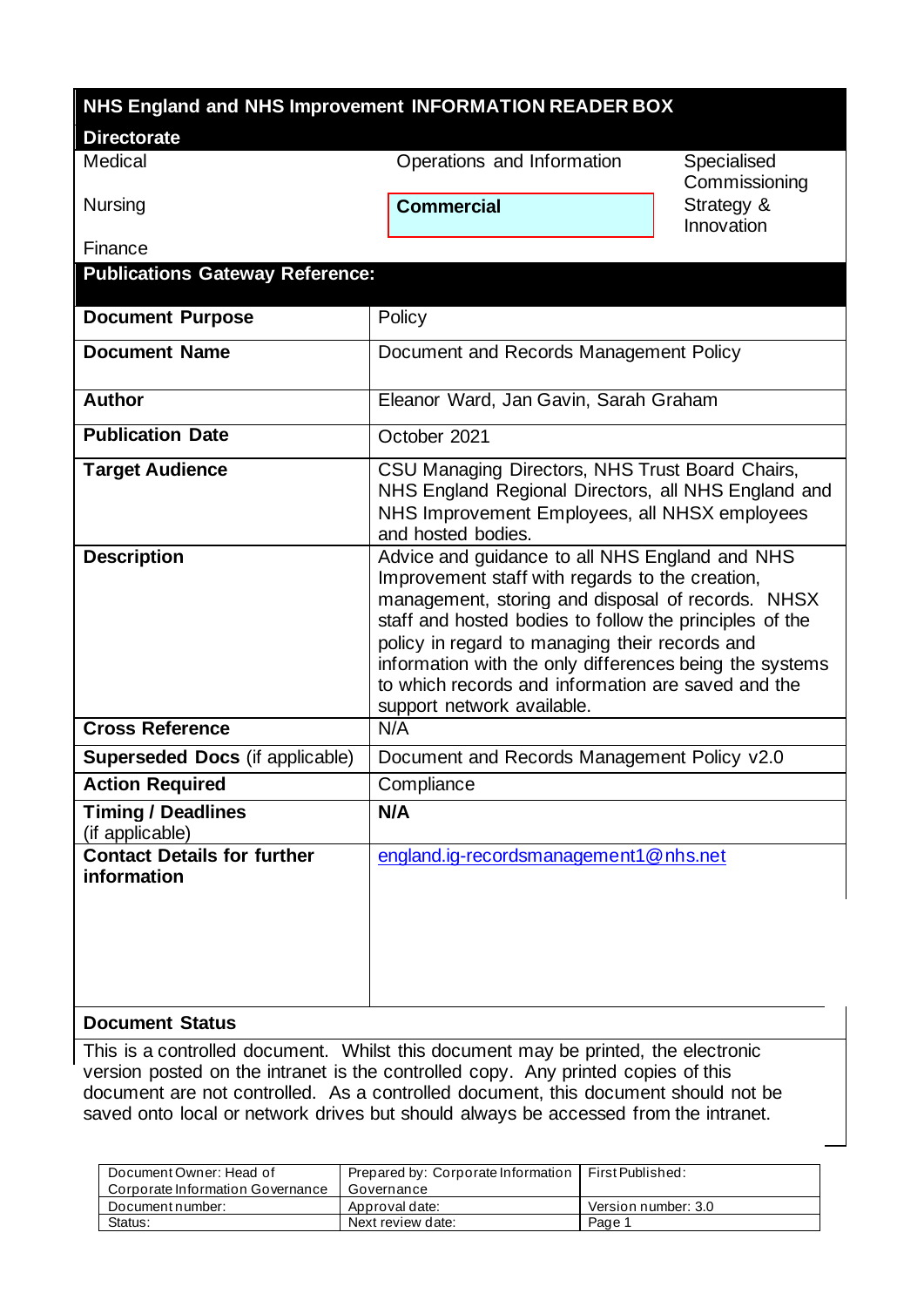# **Corporate Document and Records Management Policy**

Version number: 3.0

Updated: October 2021

Prepared by: Senior Lead – Corporate Records Management

Classification: OFFICIAL

This information can be made available in alternative formats, such as easy read or large print, and may be available in alternative languages, upon request. Please contact Corporate IG on [england.ig](mailto:england.ig-corporate@nhs.net)[corporate@nhs.net](mailto:england.ig-corporate@nhs.net)

| Document Owner: Head of          | Prepared by: Corporate Information   First Published: |                     |
|----------------------------------|-------------------------------------------------------|---------------------|
| Corporate Information Governance | Governance                                            |                     |
| Document number:                 | Approval date:                                        | Version number: 3.0 |
| Status:                          | Next review date:                                     | Page 2              |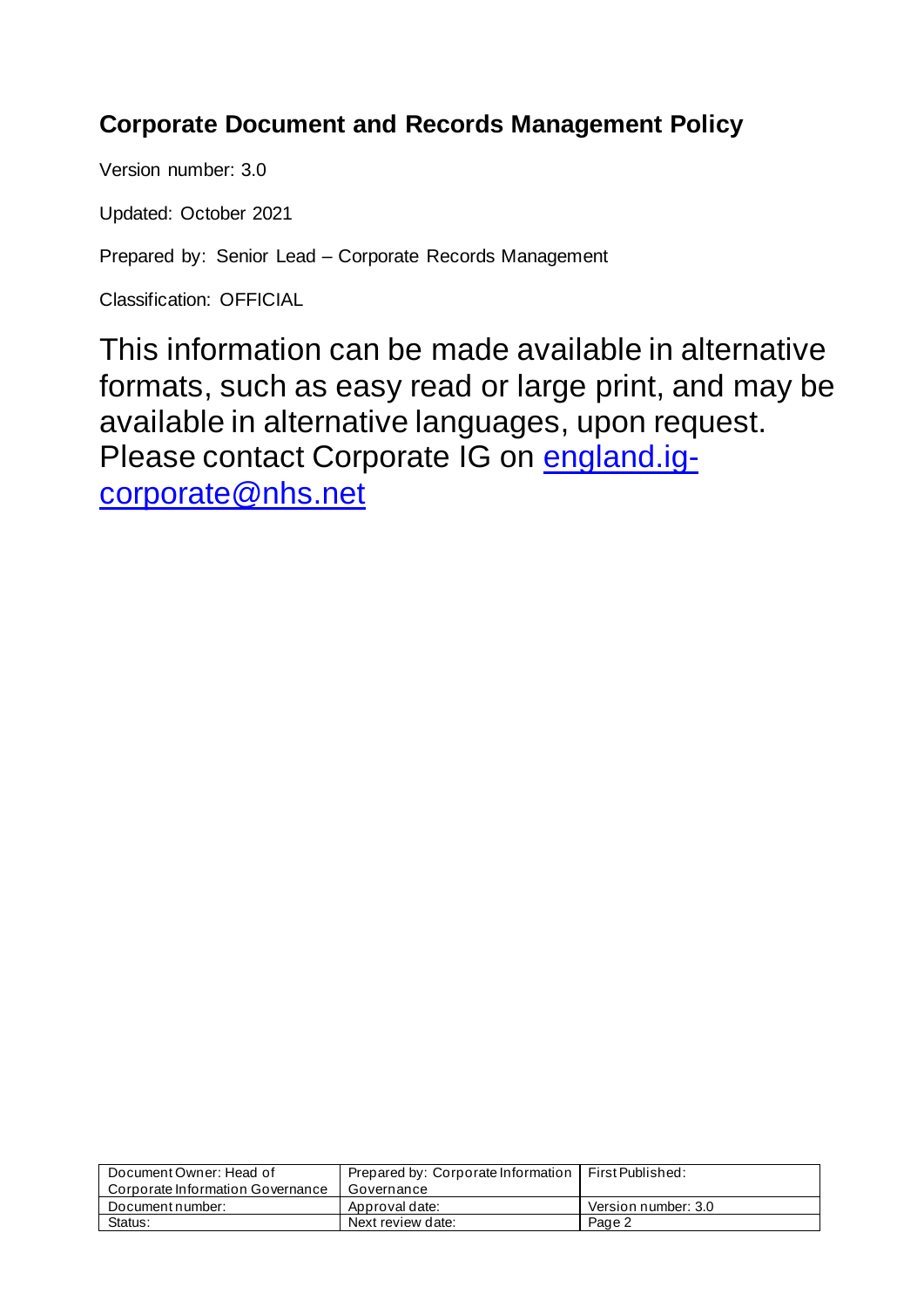# <span id="page-3-0"></span>**Contents**

| 1   |                                                                          |  |
|-----|--------------------------------------------------------------------------|--|
| 2   |                                                                          |  |
| 3   |                                                                          |  |
| 4   |                                                                          |  |
| 5   |                                                                          |  |
| 5.6 |                                                                          |  |
| 5.7 |                                                                          |  |
| 5.8 | Records involved in Investigations, Litigation and Legal Holds  12       |  |
| 5.9 |                                                                          |  |
|     |                                                                          |  |
|     |                                                                          |  |
|     |                                                                          |  |
|     |                                                                          |  |
|     |                                                                          |  |
|     | 5.15 Records Held and/or Transferred for Archiving Purposes 14           |  |
|     |                                                                          |  |
|     |                                                                          |  |
|     | 5.18 Records Security: Work Base, Home Working, Agile Working  16        |  |
| 6   |                                                                          |  |
| 7   |                                                                          |  |
| 8   |                                                                          |  |
| 9   |                                                                          |  |
|     | Appendix A: Records Management Co-ordinator roles and responsibilities22 |  |
|     | Appendix B: Records Management Glossary of Abbreviations and Acronyms 23 |  |
|     |                                                                          |  |
|     |                                                                          |  |
|     |                                                                          |  |
|     |                                                                          |  |
|     |                                                                          |  |
|     |                                                                          |  |

| Document Owner: Head of          | Prepared by: Corporate Information   First Published: |                     |
|----------------------------------|-------------------------------------------------------|---------------------|
| Corporate Information Governance | Governance                                            |                     |
| Document number:                 | Approval date:                                        | Version number: 3.0 |
| Status:                          | Next review date:                                     | Page 3              |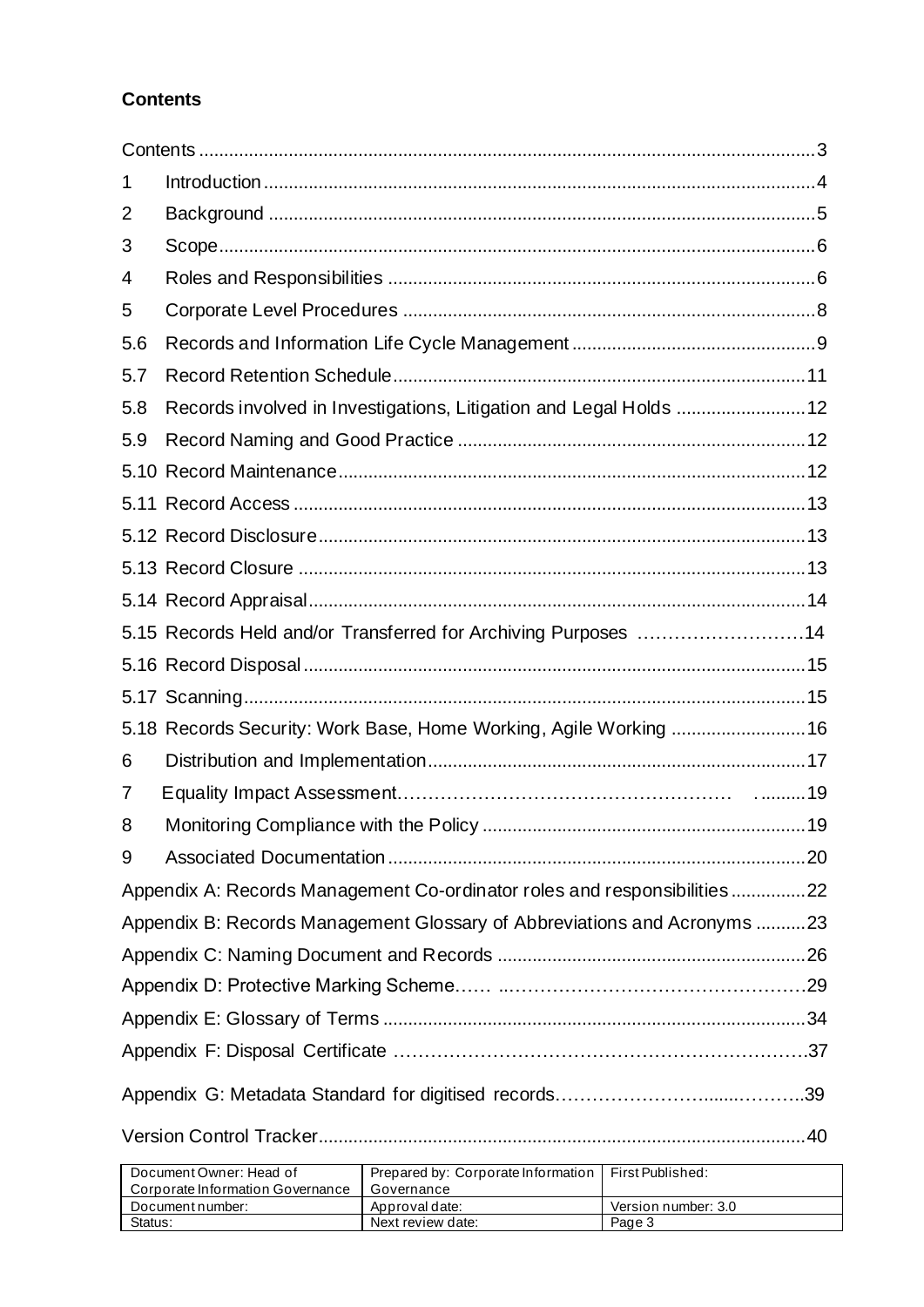# <span id="page-4-0"></span>**1 Introduction**

- 1.1 All NHS England and NHS Improvement staff members must ensure they are familiar with the contents of this joint policy, which describes the standards of practice we require in the management of our corporate records. It is based on current legal requirements and professional best practice.
- 1.2 All organisations need to keep records of its activities, patients and the public would rightly expect that NHS England and NHS Improvement maintains records on its activities and decisions that affect their health service in an exemplary way.
- 1.3 Records and Documents are different. Documents consist of information or data that can be structured or unstructured and accessed by people in NHS England and NHS Improvement. Records provide evidence of the activities of functions and policies. Records have strict compliance requirements regarding their retention, access and destruction, and generally have to be kept unchanged. Conversely, all records are documents.
- 1.4 This policy relates to all documents and records held by NHS England and NHS Improvement, regardless of format, including, but not limited to, email, paper, digital, instant messages, social media, videos and telephone messages.
- 1.5 Records are created to provide information about what happened, what was decided, and how to do things. Individuals cannot be expected or relied upon to remember or report on past policies, discussions, actions and decisions accurately all of the time. So, as part of their daily work they keep a record – by updating a register or database, writing a note of a meeting or telephone call, audio recordings of customer interaction or filing a letter or email – which ensures that they and their successors have something to refer to in the future.
- 1.6 Records are a valuable resource because of the information they contain. High-quality information underpins the delivery of high-quality evidence-based healthcare. Information has most value when it is accurate, up-to-date and accessible when it is needed. An effective records management function ensures that information is properly managed and is available whenever and wherever there is a justified need for that information, and in whatever media it is required.
- 1.7 Records management is about controlling records within a framework made up of policies, standard operating procedures, systems, processes and behaviours. Together they ensure that reliable evidence of actions and decisions is kept and remains available for reference and use when needed, and that the organisation benefits from effective management of one of its key assets, its records.
- 1.8 A records retention schedule is a control document. It sets out the classes of records which NHS England and NHS Improvement retains and the length of time these are retained before a final disposition action is taken (i.e. destruction or transfer to a permanent place of deposit, such as The National Archives. It applies to information regardless of its format or the media in which it is created or might be held. All staff members should be familiar with this records retention schedule and apply retention periods to records.
- 1.9 A records management policy is a cornerstone of effective management of records in an organisation. It will help to ensure NHS England and NHS Improvement keeps the records they need for business, regulatory, legal and accountability purposes.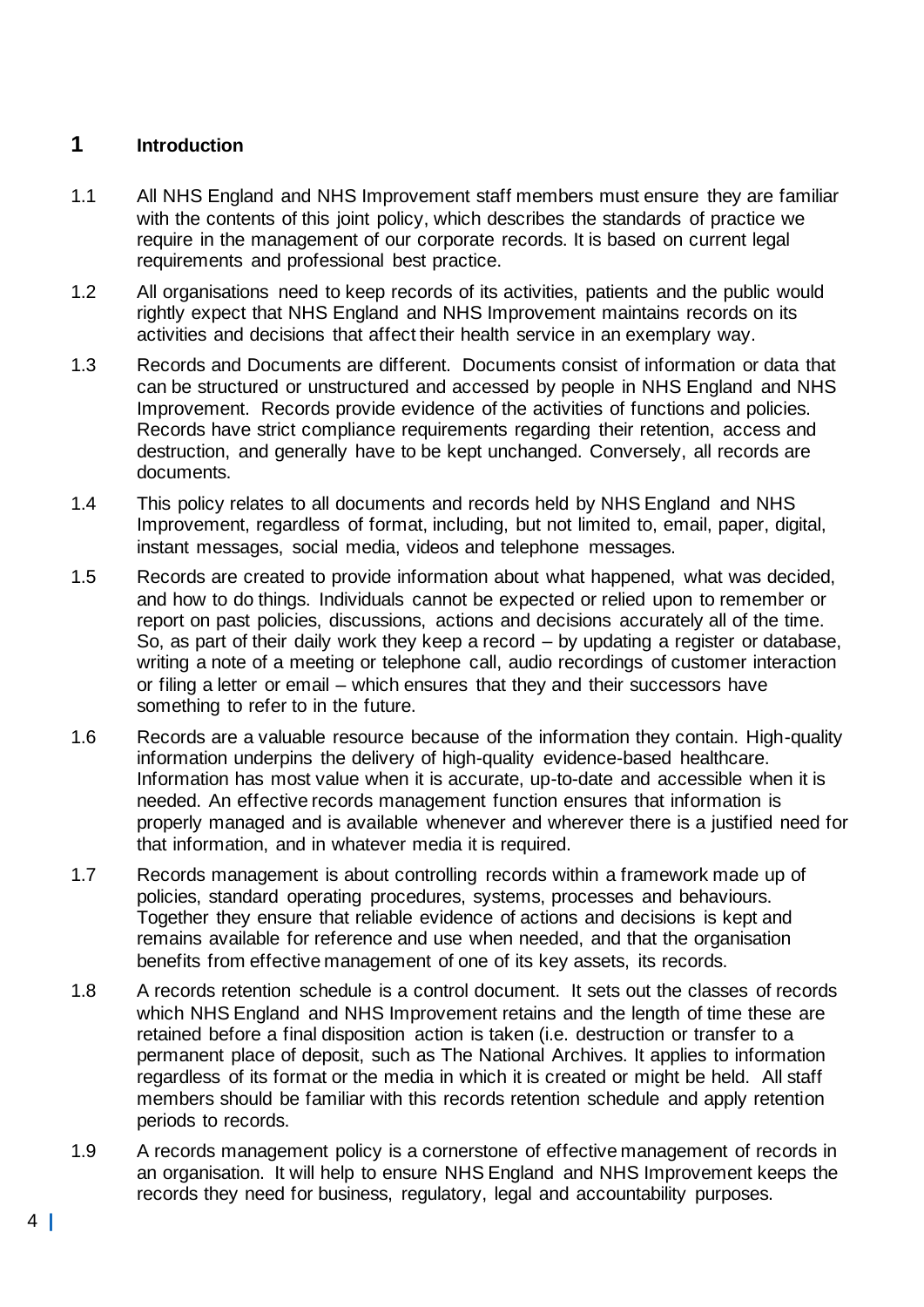- 1.10 The purpose of this policy is to establish a framework in which NHS England and NHS Improvement records can be managed, and to provide staff members with a high-level overview of the legal obligations that apply to NHS records.
- 1.11 Documents will need to be declared as a record before records management procedures and policies are applied to them. To declare a document as a record at NHS England and NHS Improvement, it must be uploaded onto the Electronic Records Management System (ERMS).

# <span id="page-5-0"></span>**2 Background**

- 2.1 NHS England and NHS Improvement will take action as necessary to comply with the legal and professional obligations set out for records, and in particular:
	- Public Records Act 1958
	- Data Protection Act 2018
	- Freedom of Information Act 2000
	- The Inquiries Act 2005
	- Access to Health Records Act 1990
	- Regulation of Investigatory Powers Act 2000
	- NHS Records Management Code of Practice 2021
	- NHS Information Governance: Guidance on Legal and Professional Obligations
	- UK General Data Protection Regulation 2021 (GDPR)
	- a. The Public Records Act 1958 is an Act of Parliament to make new provision with respect to public records and the Public Record Office, and for connected purposes. It includes duties about selection and preservation of public records, places of deposit, access and destruction.
	- b. The Data Protection Act 2018 is an Act of Parliament which regulates the processing of personal data relating to living individuals, including the obtaining, holding, use or disclosure of such information. Access to the health records of living patients is governed by this Act
	- c. The Freedom of Information Act 2000 is an Act of Parliament that makes provision for the disclosure of information held by public authorities or by persons providing services for them. The Lord Chancellor's Code of Practice on the management of records is issued under section 46 of this Act.
	- d. The Inquiries Act 2005 is an Act of the Parliament of the United Kingdom. Public inquiries investigate issues of serious public concern, scrutinising past decisions and events and can request disclosure of documents and records as evidence. Public inquiries are conducted on behalf of the Crown, which therefore means that records created or given to the inquiry are public records as defined by the Public Records Act 1958.
	- e. The Access to Health Records Act 1990 is an Act of Parliament that regulates access to the health records of a deceased person.
	- f. The Regulation of Investigatory Powers Act 2000 which permit the 'interception' of communications. Such interception must be proportionate to the needs of the organisation, society and the users of the communication system.
	- g. The NHS Records Management Code of Practice 2021 was published NHSX in 2021. It is a best practice guide for the management of records for those who work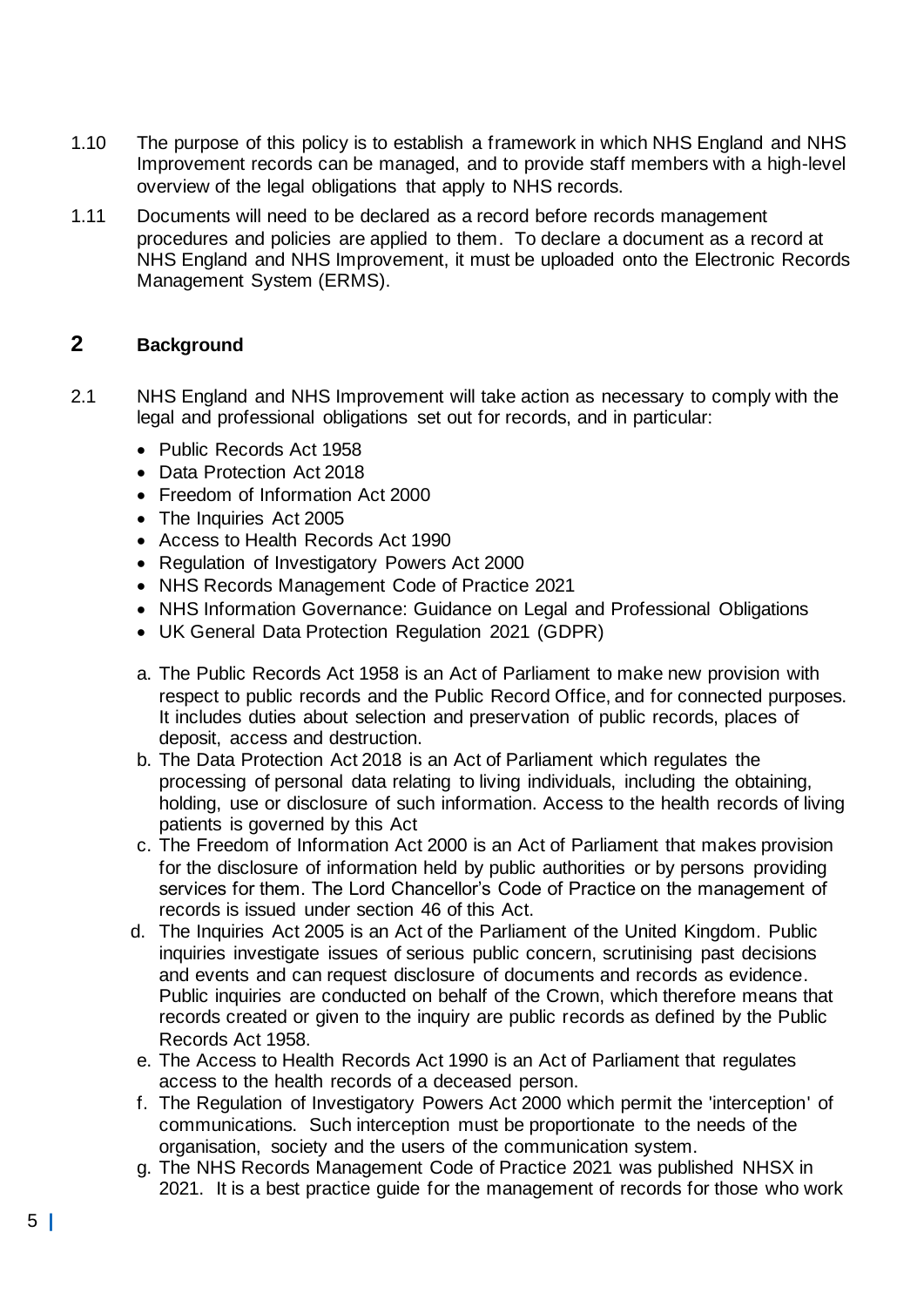within or under contract to NHS organisations in England. They are based on legal requirements and professional best practice.

- h. NHS Information Governance: Guidance on Legal and Professional Obligations provides guidance on the range of legal and professional obligations that affect the management, use and disclosure of information.
- i. The UK GDPR is the UK General Data Protection Regulation. It is a UK law which came into effect on 01 January 2021. It sets out the key principles, rights and obligations for most processing of personal data in the UK, except for law enforcement and intelligence agencies.
- 2.2 Failure to comply with the GDPR or DPA could result in reputational damage to NHS England and / or NHS Improvement and carries financial penalties of up to £17 million, or 4% of turnover imposed by the Information Commissioner. Furthermore, individuals can be prosecuted for knowingly or recklessly disclosing, procuring or obtaining personal data. This policy applies to all employees and must be strictly observed. Failure to do so could result in disciplinary action.

# <span id="page-6-0"></span>**3 Scope**

- 3.1 All NHS England and NHS Improvement directorates fall within the scope of this document. This includes staff who are employed on a permanent or fixed term basis, contractors, temporary staff and secondees.
- 3.2 Moreover, staff of the following NHS areas are also within the scope of this document:
	- All Commissioning Support Units
	- Strategic Clinical Networks
	- Clinical Senates
	- Offices (e.g. Chairs, Professional Committees)
	- Sustainability and Transformation Partnerships
	- NHSX
	- All other NHS England and NHS Improvement hosted bodies.

# <span id="page-6-1"></span>**4 Roles and Responsibilities**

- 4.1 The Chief Executive, through the Executive Management Team is accountable for Records Management for NHS England and NHS Improvement records.
- 4.2 The National Director of Transformation and Corporate Operations Directorate has the lead responsibility for Records Management and for ensuring this policy is implemented and becomes an active document within NHS England and NHS Improvement.
- 4.3 The Data Protection Officer has responsibility for informing, advising and monitoring compliance with data protection principles in relation to this procedure.
- 4.4 The Senior Lead Corporate Records Management has operational responsibility for the Records Management Policy and is responsible for the overall development and maintenance of the Records Management Framework and for ensuring this policy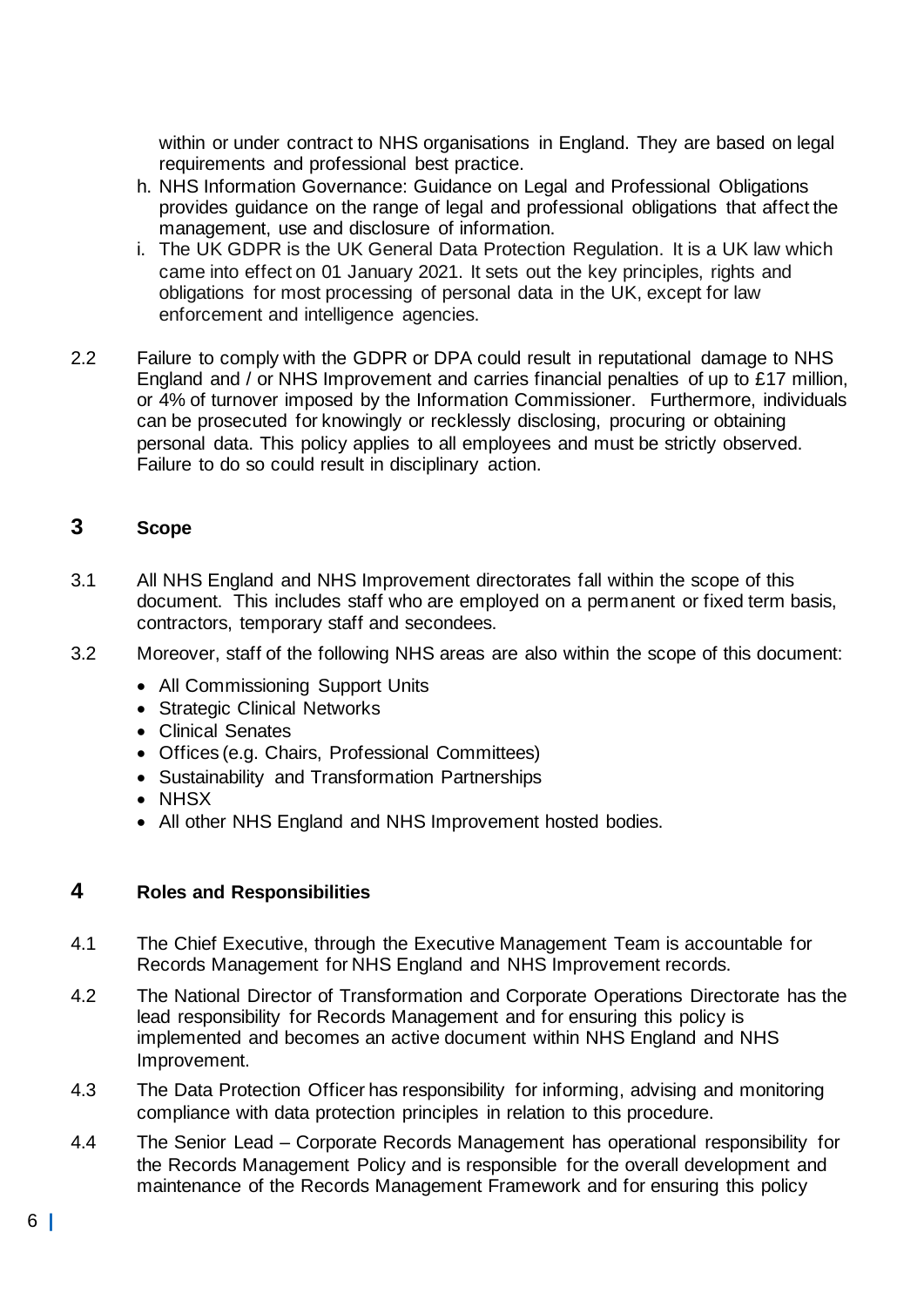complies with legal and regulatory edicts. They are also responsible for providing learning and development with key learning points from this policy and for monitoring compliance with the policy to assess its overall effectiveness.

- 4.5 The Senior Lead Corporate Records Management is responsible for developing and supporting a culture of high quality records management practice across NHS England and NHS Improvement to deliver associated organisational benefits. They are also responsible for knowing what records NHS England and NHS Improvement holds and where they are, by conducting regular audits of records working closely with the IG Assurance team
- 4.6 The Senior Lead Corporate Records Management is responsible for ensuring that records created by NHS England and NHS Improvement are stored securely and that access to them is controlled.
- 4.7 The Director of HR for both NHS England and NHS Improvement, is responsible for the application of this policy in respect of ensuring effective NHS England and NHS Improvement employee records management and for managing access requests for those records made under the Data Protection Act 2018.
- 4.8 Information Asset Owners are responsible for ensuring the asset they 'own' is managed in accordance with this policy, and also for maintaining adequate records within the context, both legal and regulatory, of the business area the asset operates. For example, at NHS England, Estates and Facilities must be able to demonstrate how they comply with current Health and Safety legislation.
- 4.9 Information Asset Administrators if appointed for an asset, are responsible for assisting the Information Asset Owners in the management of the records that they 'own', in accordance with point 4.8
- 4.10 Records and Information Management Coordinators within each business area will champion records and information management from a local level supporting their team in records management matters, and ensuring good records management within their area. Roles and responsibilities are outlined in Appendix A.
- 4.11 All staff are responsible for keeping a record of any significant business transaction conducted as part of their duties for NHS England and NHS Improvement. The record should be saved appropriately, a retention period assigned, and access controls applied if necessary.

# <span id="page-7-0"></span>**5 Corporate Level Procedures**

- 5.1 This policy covers the management of both documents and records in NHS England and NHS Improvement. The policy sets in place the strategic governance arrangements for all documents and records produced and received by NHS England and NHS Improvement in accordance with agreed best practice as well as the principles established in ISO 15489 (the International British Standard for Records Management).
- 5.2 This policy is mandatory and applies to all information in all formats. It covers all stages within the information lifecycle, including create/receive, maintain/use, document appraisal, declare as a record, record appraisal, retention and disposition.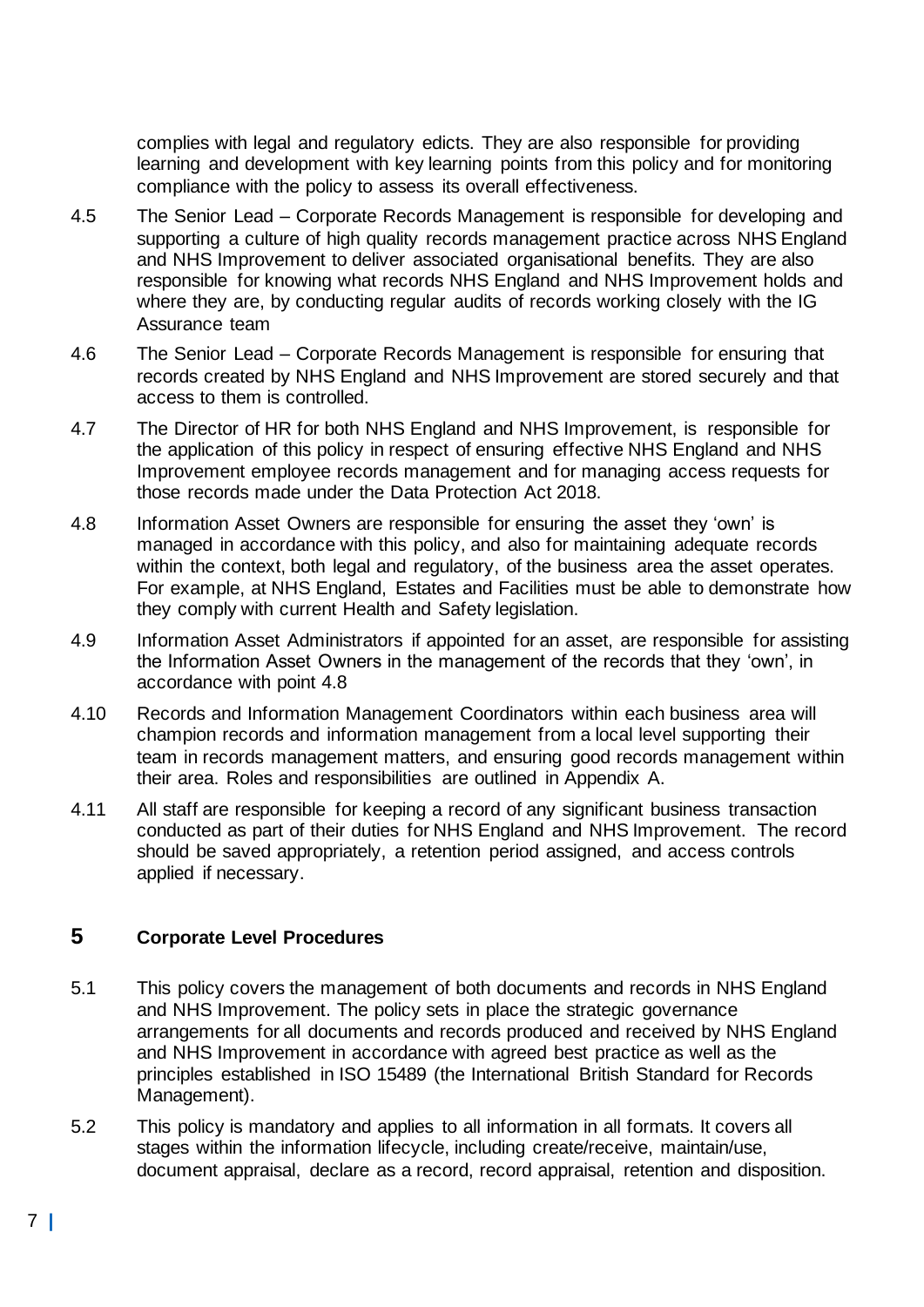- 5.3 Staff members must not alter, deface, block, erase, destroy or conceal records with the intention of preventing disclosure under a request relating to the Freedom of Information Act 2000 or the Data Protection Act 2018.
- 5.4 Staff members are expected to manage records about individuals in accordance with this policy irrespective of their race, disability, gender, age, sexual orientation, religion or belief, or socio-economic status.
- 5.5 Where records contain any abbreviations or acronyms which are not listed in the Records Management Glossary of Abbreviations and Acronyms please contact the Records Management team to ensure your abbreviation is added to the organisation's [Acronym Register.](https://nhsengland.sharepoint.com/:x:/r/sites/CIG/RM/_layouts/15/Doc.aspx?sourcedoc=%7B0DFC0F56-EE1F-4DC1-909D-86551C16DDA5%7D&file=Acronym%20list%20v.1.xlsx&action=default&mobileredirect=true)

## <span id="page-8-0"></span>5.6 **Records and Information Life Cycle Management**

5.6.1 Records and Information Management plays an integral role within NHS England and NHS Improvement as it underpins effective information sharing within our organisation and externally to patients and suppliers. The law requires certain records to be kept for a defined retention period; however records are used on a daily basis for internal purposes to help make decisions, provide evidence, etc. Using the diagram overleaf, you can learn more about each of the 5 steps in the Records Life Cycle.



Stage 1: Creation and Receipt

This part of the life cycle is when we put pen to paper, make an entry into a database or start a new electronic document. It is known as the first phase. It can be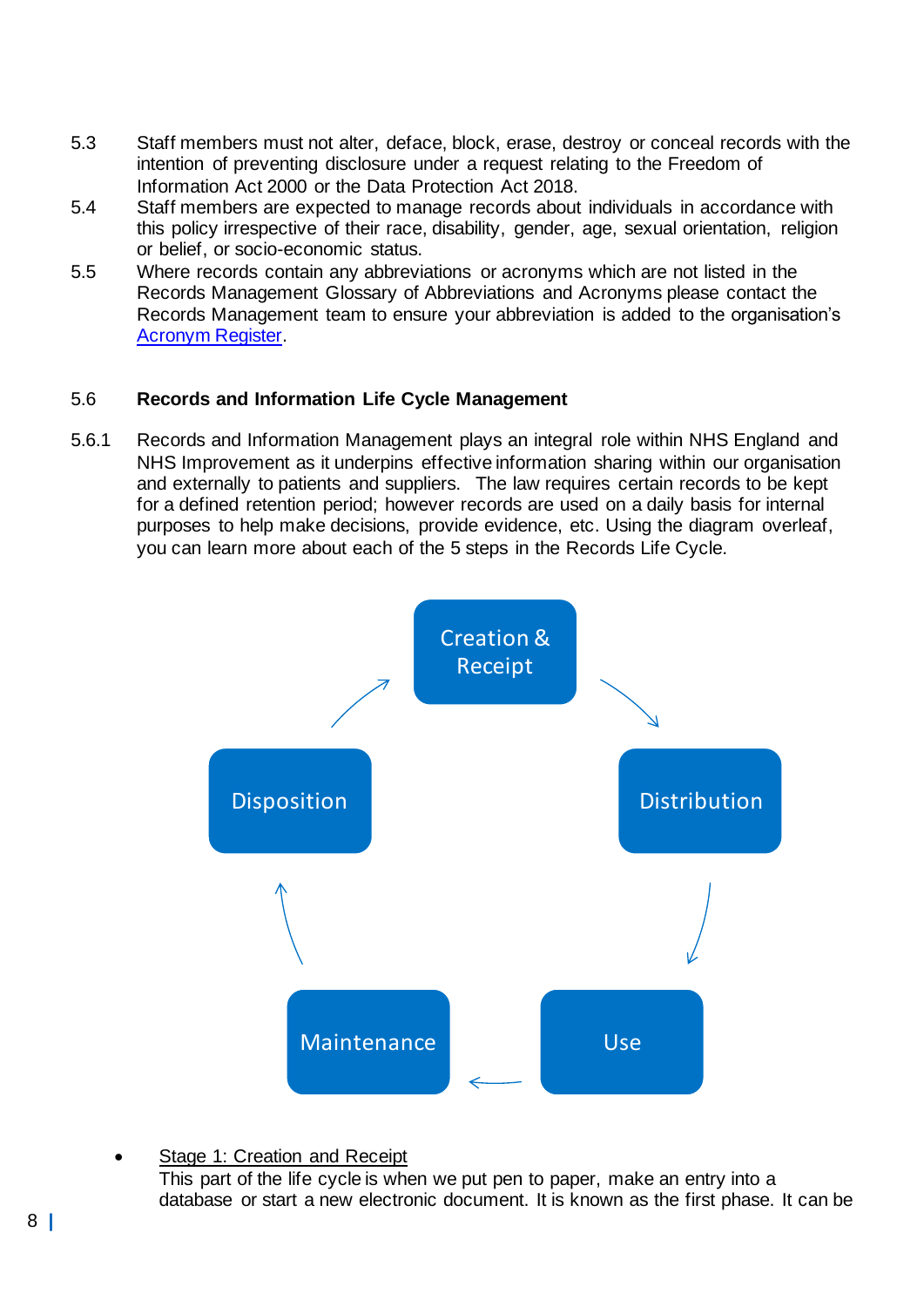created by internal employees or received from an external source and it is complete and accurate.

#### • Stage 2: Distribution

Distribution is managing the information once it is created or received whether it is internal or external. It occurs when records are sent to someone for which they were intended or were copied. Records are distributed when photocopied, printed, attached to an email, hand delivered or regular mail, etc. After records are distributed, they are used.

#### • Stage 3: Use

This stage takes place after information is distributed. This is when records are used on a day to day basis to help generate organisational decisions, document further action or support other NHS England and/or NHS Improvement operations. It is also considered the Active Phase.

## • Stage 4: Maintenance

Maintenance is when records are not used on a day to day basis and are stored in the Records Management system. Even though they are not used on a day to day basis, they will be kept for legal or financial reasons until they have met their retention period. The maintenance phase includes filing, transfers and retrievals. The information may be retrieved during this period to be used as a resource for reference or to aid in a business decision. Records should not be removed from a Records Management system; the information should be copied and tracked to ensure no amendments were made.

# Stage 5: Disposition

Disposition is when a record is less frequently accessed, has no more value to NHS England and/or NHS Improvement or has met its assigned retention period. It is then reviewed and if necessary, destroyed under confidential destruction conditions. Not all records will be destroyed once the retention period has been met. Any records that have historical value to NHS England and NHS Improvement will be retained for 20 years and sent to The National Archives, where they will be kept for the future of both organisations and may never be destroyed. This is the final phase of a records lifecycle. If you are unsure whether your records have historical value, please get in touch with the Corporate Records Management Team.

# <span id="page-9-0"></span>5.7 **Record Retention Schedule**

5.7.1 Keeping unnecessary records wastes staff time, uses up valuable space and incurs unnecessary costs. It also imposes a risk liability when it comes to servicing requests for information made under the Data Protection Act 2018 (DPA) and/or the Freedom of Information Act 2000. Moreover, compliance with these acts means that, for example, personal data must not be kept longer than is necessary for the purposes for which it was collected (Principle 5 of the DPA).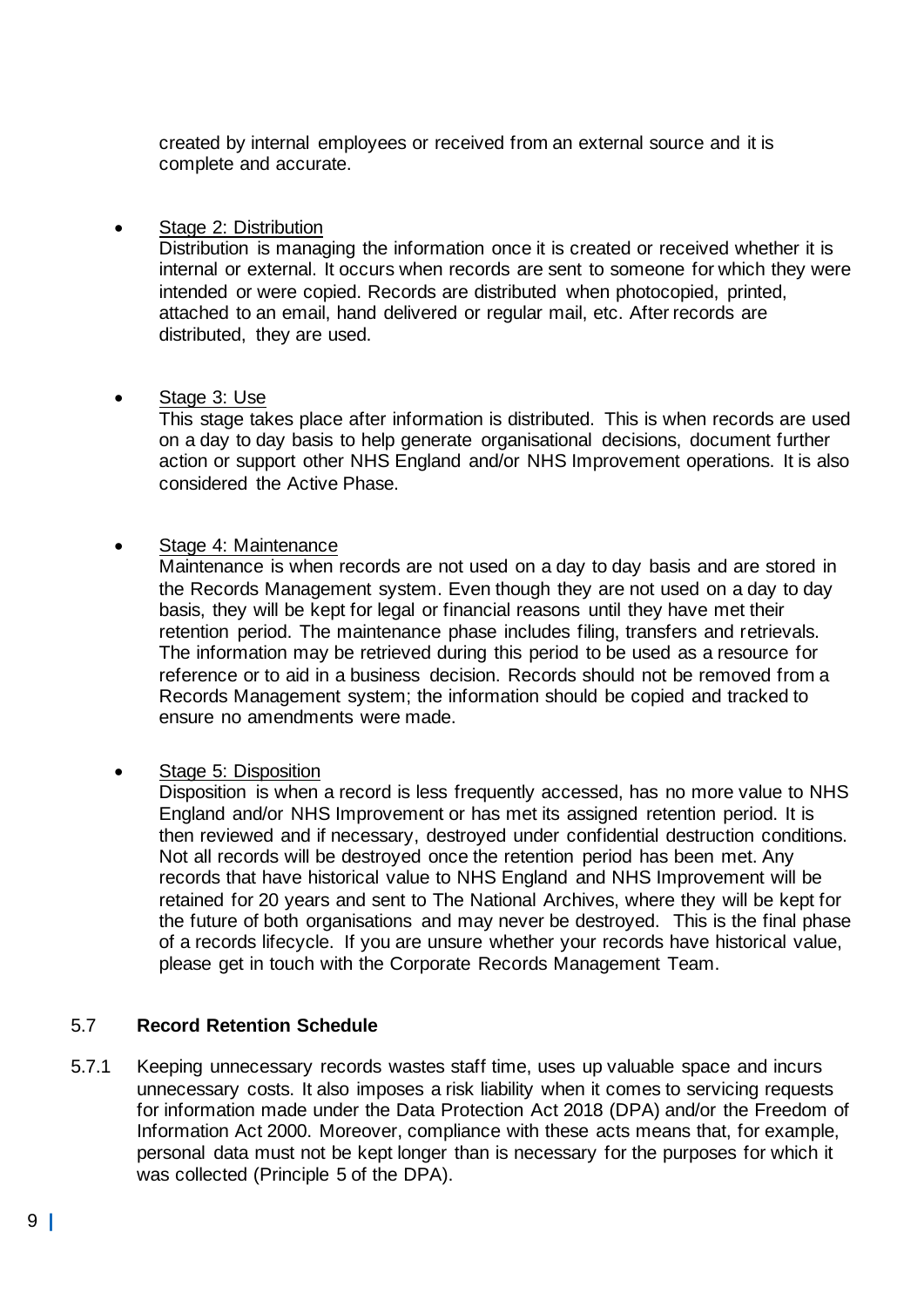- 5.7.2 Corporate Records should only be destroyed in accordance with the NHS England and NHS Improvement Corporate Records Retention and Disposal Schedule. Primary Care Records should only be destroyed in accordance with the NHS England and NHS Improvement Primary Care Services Retention Schedule, both of which derive from the NHS Records Management Code of Practice 2021. It can be a personal criminal offence to destroy requested information under either the Data Protection Act 2018, General Data Protection Regulation Article 5 (1e), or the Freedom of Information Act (Section 77). Therefore, both organisations need to be able to demonstrate clearly that records destruction has taken place in accordance with proper retention procedures.
- 5.7.3 The Code of Practice on Records Management, issued under Section 46 of the Freedom of Information Act 2000, requires that records disposal 'is undertaken in accordance with clearly established policies that have been formally adopted'. NHS England and NHS Improvement's Corporate Records Retention and Disposal Schedule is a key component of both organisation's information compliance and allows it to standardise its approach to retention and disposal.
- 5.7.4 The recommended retention periods shown on the NHS England and NHS Improvement Corporate Records Retention and Disposal Schedule apply to the official or master copy of the records. Any duplicates or local copies made for working purposes should be kept for as short a period of time as possible. Duplication should be avoided unless absolutely necessary. It should be clear who is responsible for retaining the master version of a record and copies should be clearly marked as such to avoid confusion.
- 5.7.5 Some types of records which may be created and kept locally are the responsibility of the local department, but may be found under a different function on the retention schedule: for example where recruitment is carried out by departments, the department shall be responsible for ensuring the disposal of the records relating to unsuccessful candidate, this type of record is listed under Human Resources in the retention schedule.

# <span id="page-10-0"></span>5.8 **Records involved in Investigations, Inquiries, Incidents, Litigation and Legal Holds**

- 5.8.1 A Legal hold, also known as a litigation hold, document hold, hold order or preservation order is an instruction directing employees to preserve (and refrain from destroying or modifying) certain records and information (both paper and electronic) that may be relevant to the subject matter of a pending or anticipated lawsuit, investigation, incident or inquiry. Organisations have a duty to preserve relevant information when a lawsuit, investigation, incident or inquiry is reasonably anticipated. Staff must immediately notify the Senior Lead for Records Management if they have been notified of a Litigation, Investigation, Incident or Inquiry or have reasonable foresight of a future Litigation, Investigation, Incident or Inquiry as this could result in records being held beyond their identified retention period.
- 5.8.2 Following an incident, many internal investigations or legal challenges may be made. These may include Coroners inquests, public inquiries, criminal investigations and civil action. When planning for and responding to an incident it is essential that any decisions made or actions taken are recorded and stored in a way that can be retrieved later to provide evidence.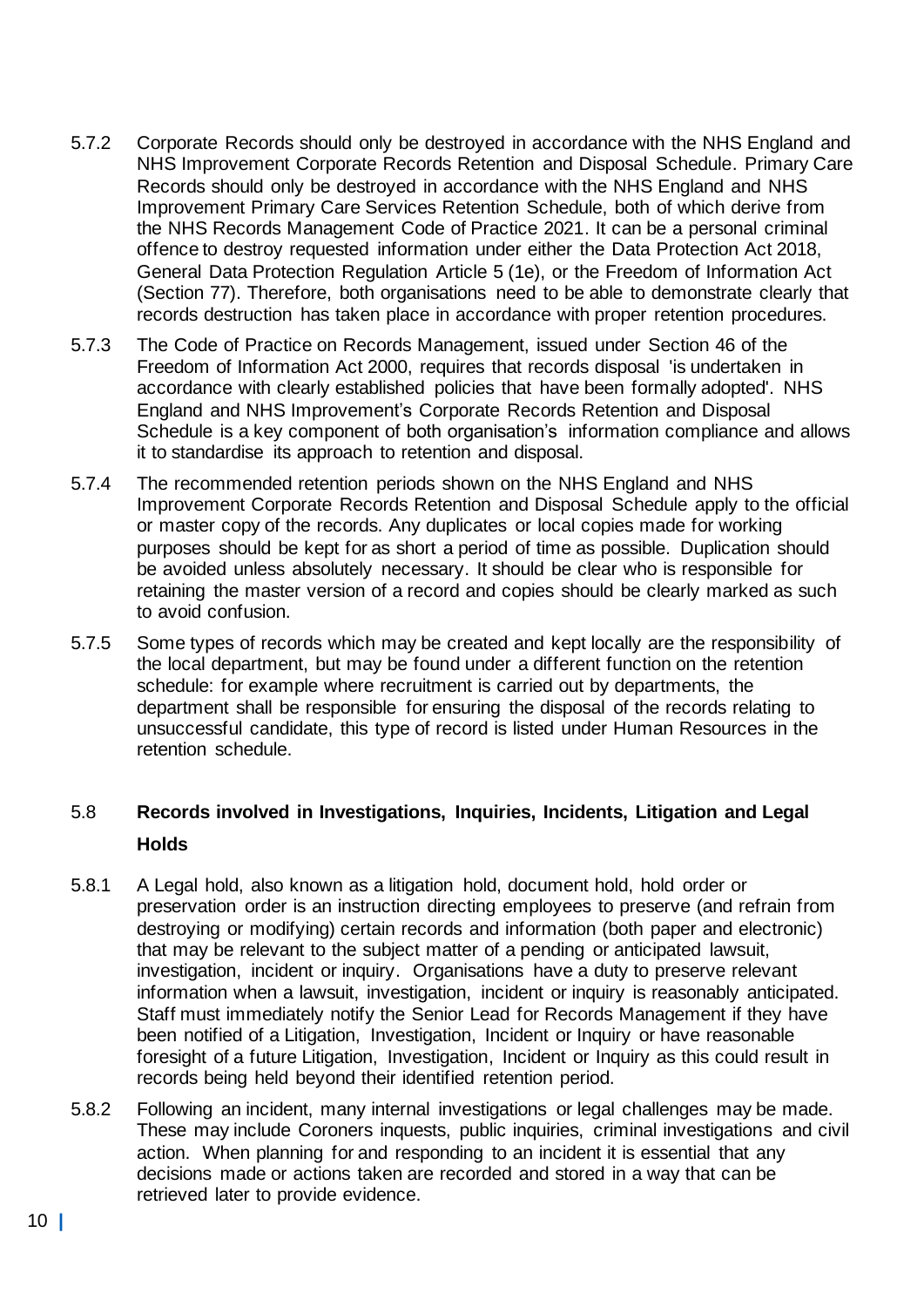- 5.8.3 The Corporate Records Management team will use this information and log details of the records which have been placed on hold.
- 5.8.4 The Legal Hold decision will be determined by the Head of Information Governance / Data Protection Officer.
- 5.8.5 When a Legal Hold is terminated, Records previously covered by the Legal Hold should be retained in accordance with the applicable retention period under this policy without regard to the Legal Hold and retained. Non-Records or Records not previously subject to retention may be destroyed.
- 5.8.6 The Senior Lead for Corporate Records Management will work alongside NHS England and NHS Improvement's Inquiry Hub to ensure disclosure of records and information to Public Inquiries.

#### <span id="page-11-0"></span>5.9 **Record Naming and Good Practice**

- 5.9.1 Record naming is an important process in records management and it is essential that a unified approach is undertaken within all areas of NHS England and NHS Improvement to aid in the management of records.
- 5.9.2 Staff members should refrain from naming folders or files with their own name unless the folder or file contains records that are biographical in nature about that individual, for example, personnel records.
- 5.9.3 The NHS England and NHS Improvement standard naming convention, see Appendix C, must be used for the filename of all electronic documents created by staff members from the implementation date of this policy.
- 5.9.4 The re-naming of old documents is optional but new documents must follow the standard naming convention.
- 5.9.5 Version Control is the management of multiple revisions to the same document. Version control enables us to tell one version of a document from another. For more guidance on this, refer to Appendix C of this Policy.
- 5.9.6 NHS England is making preparations to move away from the Atos platforms and both NHS England and NHS Improvement have agreed to utilise adopted Office 365 applications to store data, records and information. In particular, new Collaboration Drives hosted on SharePoint.

The new joint Collaboration Drives should be used as central document repositories for teams, replacing the Atos shared drives. This will ensure that documents are easily accessible, even in the document owner's absence.

Microsoft OneDrive replaces the Atos P: drive. OneDrive must not be used for the storage of corporate records.

Microsoft OneNote must not be used for the storage of corporate records.

Regardless of whether a team is using the Atos shared drives, network drives, Office 365, a SharePoint server area or the ORIS system based within SharePoint all NHS England and NHS Improvement corporate records must be uploaded to the Electronic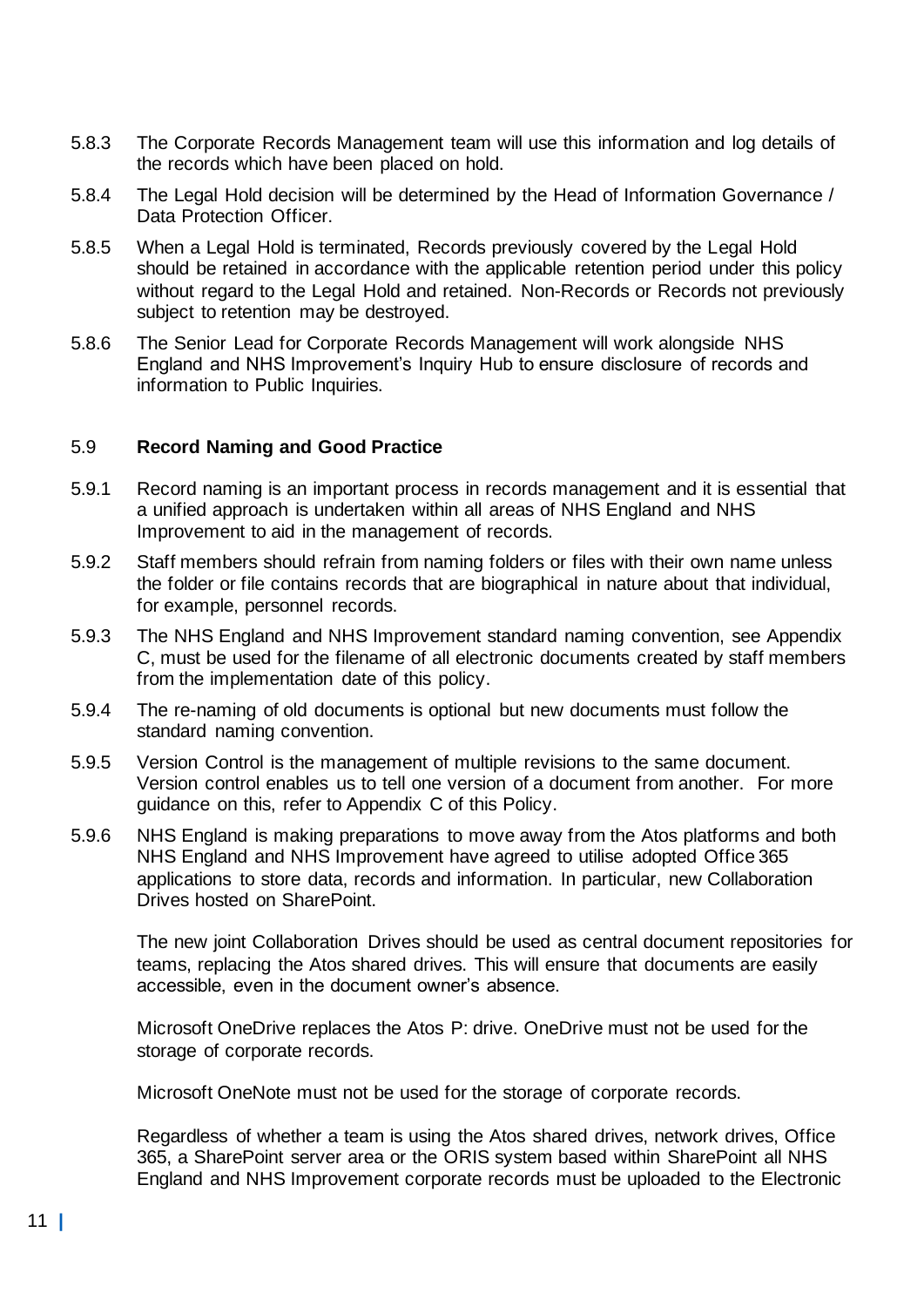Records Management System (ERMS), which is available here: <https://nhsengland.sharepoint.com/sites/records/default.aspx>

The ERMS home page provides guidance on how to declare a record on the system but more advice and guidance can be sought from the Corporate Records Management Team.

- 5.9.7 Where records contain person identifiable data or corporate sensitive information it is a legal requirement that such data is stored securely. You must ensure that you adopt one of two approaches:
	- For records stored in Office 365 Document Libraries, site owners must ensure that the security permissions are up to date and appropriate. For further advice contact the ICT team on [england.tda@nhs.net](mailto:england.tda@nhs.net)
	- For NHS Improvement records still saved in shared drives, contact the IT Support Desk on [it.support@improvement.nhs.uk](mailto:it.support@improvement.nhs.uk) for advice.
	- For NHS England records in shared drives, contact the Atos Service Desk on [openservice@atos.net](mailto:openservice@atos.net) and ask for the folder containing the data to be password protected and access only allowed for specific, named personnel.
- 5.9.8 Good record keeping should prevent record duplication. Staff members should ensure team members have not previously created a record prior to initiating a new document.
- 5.9.9 Good record keeping requires information to be recorded at the same time an event has occurred, or as soon as possible afterwards.
- 5.9.10 Staff members should ensure their handwriting is legible when making entries on paper records.
- 5.9.11 Staff members should ensure records are relevant including their opinions about individuals, as the individual has the right gain access to their records via a Subject Access Request under the Data Protection Act 2018.
- 5.9.12 Be aware when redacting Microsoft Word documents electronically by using the black highlight text tool as this process is reversible. A Microsoft Word file converted into PDF can be easily read merely by copying if from PDF back into Word. There is professional redaction software in place to redact information, please contact the Corporate Records Team for advice on accessing the software.
- 5.9.13 Important and / or business critical information must not be cascaded via instant messaging (e.g. MS Teams Chat, text messages, WhatsApp messages, Signal, Slack). If such information is distributed via instant message, it is the responsibility of those in possession of the information to ensure the information is extracted and saved as a record. This extract must be saved a central document repository on NHS England and NHS Improvement's Office 365 system.

#### <span id="page-12-0"></span>5.10 **Record Maintenance**

5.10.1 Electronic documents and records should be maintained in accordance with this Corporate Document and Records Management Policy.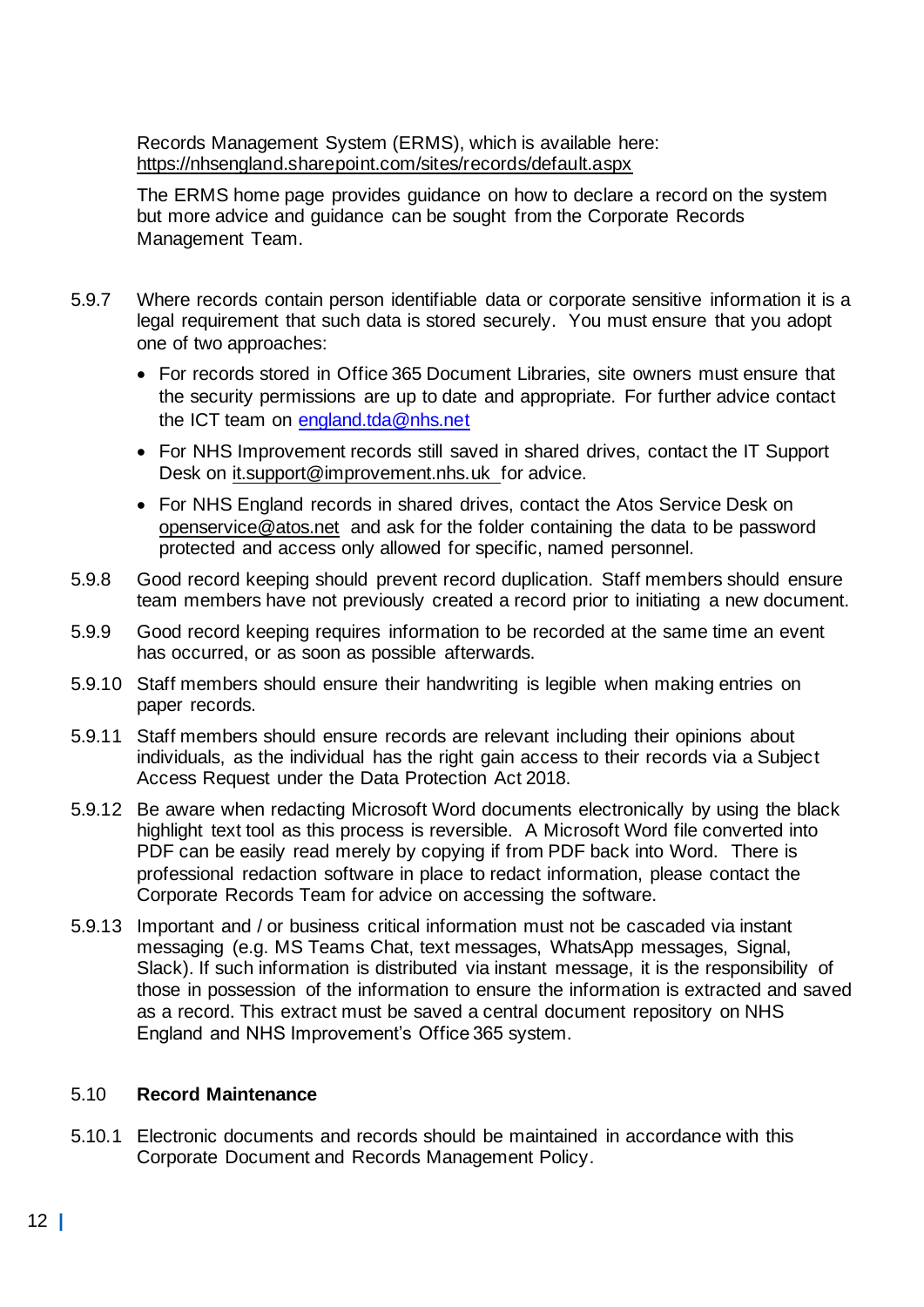- 5.10.2 At the present time there is no national external data storage organisation for paper records. To keep costs low, and in accordance with our aim to move to become a largely paperless organisation by 2023 NHS England and NHS Improvement staff are encouraged to save in electronic format wherever applicable. Records which need to remain in paper format are often Incident Log Books, 'Sealed' contract records which are usually identified by an embossed stamp and are executive level. For corporate records which you feel cannot be digitised and require off site storing please contact the Corporate Records Management Team for support and advice.
- 5.10.3 The movement and location of paper records should be controlled and tracked to ensure that a record can be easily retrieved at any time. This will enable the original record to be traced and located if required and must be held in a shared location.
- 5.10.4 Paper file storage must be secured from unauthorised access and meet fire regulations.
- 5.10.5 Information Asset Owners should ensure they have a contingency or business continuity plan to provide protection for records which are vital to the continued functioning of NHS England and NHS Improvement.
- 5.10.6 Records, held in electronic format within the ERMS have regular back-up copies scheduled and undertaken on a daily basis via the Corporate ICT Team.

#### <span id="page-13-0"></span>5.11 **Record Access**

5.11.1 There are a range of statutory provisions that give individuals the right of access to information created or held by NHS England and NHS Improvement such as a data subject access request, Freedom of Information request and correspondence on how a decision was made. The Data Protection Act 2018 allows individuals to find out what personal data is held about them. The Freedom of Information Act 2000 gives the public the right of access to information held by public authorities. The Inquiries Act provides the power to compel an organisation to disclose evidence within the scope of an Inquiry.

#### <span id="page-13-1"></span>5.12 **Record Disclosure**

- 5.12.1 There are a range of statutory provisions that limit, prohibit or set conditions in respect of the disclosure of records to third parties, and similarly a range of provisions that require or permit disclosure.
- 5.12.2 Only certain staff members have the authority, which is dictated by their role, to disclose records. Staff members with this authority should make a record of any copies of records they have disclosed, and to whom, in conjunction with NHS England's and NHS Improvement's Freedom of Information Policy and NHS England's and NHS Improvement's Procedure for managing personal data requests.

#### <span id="page-13-2"></span>5.13 **Record Closure**

5.13.1 In the case of paper corporate records, they should be closed and retention period applied, as soon as they have ceased to be in active use other than for reference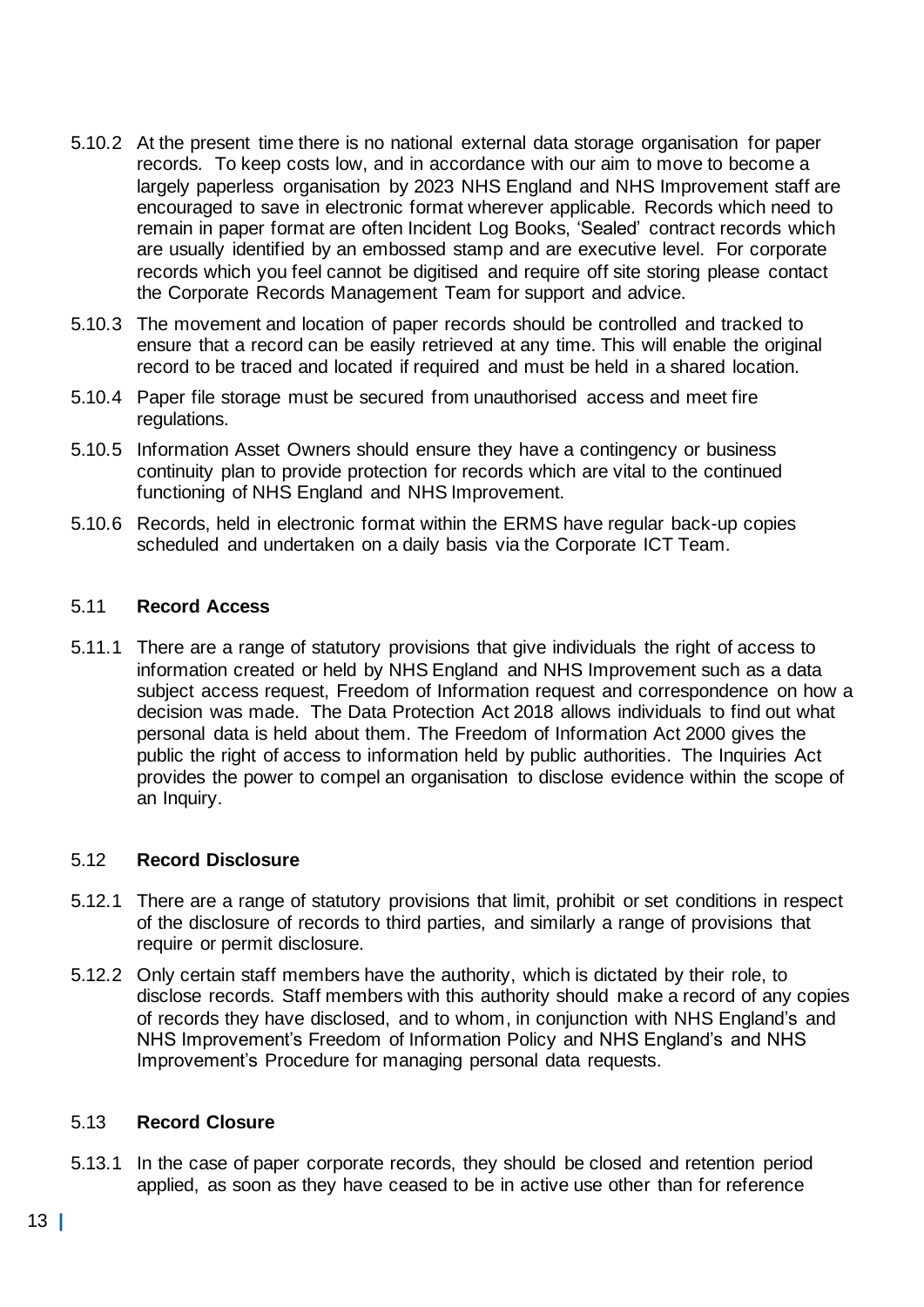purposes. NHS England and NHS Improvement's electronic corporate records should be stored in the ERMS and retention applied.

- 5.13.2 The NHS England and NHS Improvement's Records Retention and Disposal Schedule is saved within the ERMS which will help you apply timescales to your records to ensure records are not kept longer than necessary.
- 5.13.3 If a record is deleted / destroyed once its retention period has been reached, then a Records Disposal Certificate must be completed and saved in order to prove that the record existed, met its retention and was then disposed of. Copies of Disposal Certificates must be provided to the Corporate Records Management team. See Appendix F for a copy of the Record Disposal Certificate. NHS England records from August 2016 onwards should be held within the ERMS as this system creates a Record Disposal Certificate automatically when a record is deleted from the system by its owner. For paper records, the Record Disposal Certificate at Appendix F should be used.

#### <span id="page-14-0"></span>5.14 **Record Appraisal**

- 5.14.1 Appraisal refers to the process of determining whether records are worthy of permanent archival preservation, as certain records created by NHS England and NHS Improvement may be of historical interest to The National Archives.
- 5.14.2 The purpose of the appraisal process is to ensure the records are examined at the appropriate time to determine whether or not they are worthy of archival preservation, whether they need to be retained for a longer period as they are still in use, or whether they should be destroyed.
- 5.14.3 Appraisal should only be undertaken after consultation with the Corporate Records Management team.
- 5.14.4 It is the responsibility of the staff member who is leaving their current post or the organisation, and their Line Manager, to identify as part of the exit procedure specific records that should be retained in line with NHS England and NHS Improvement's Record Retention and Disposal Schedule. These records should then be transferred securely to the ERMS and any non-work-related records disposed of.

#### <span id="page-14-1"></span>5.15 **Records Held and/or Transferred for Archiving Purposes**

- 5.15.1 Records selected for archival preservation and no longer in regular use by NHS England and/or NHS Improvement should be transferred to an archival institution, for example a 'Place of Deposit'. This must be approved by The National Archives and have adequate storage and public access facilities.
- 5.15.2 Following implementation of the Constitutional Reform and Governance Act 2010, in particular Part 6: Public Records and Freedom of Information, non-active records are required to be transferred no later than 20 years from the creation date of the record, as required by the Public Records Act 1958.
- 5.15.3 The Senior Lead for Corporate Records Management will identify NHS England's and NHS Improvement's Place of Deposit and assist in the transfer of those records identified.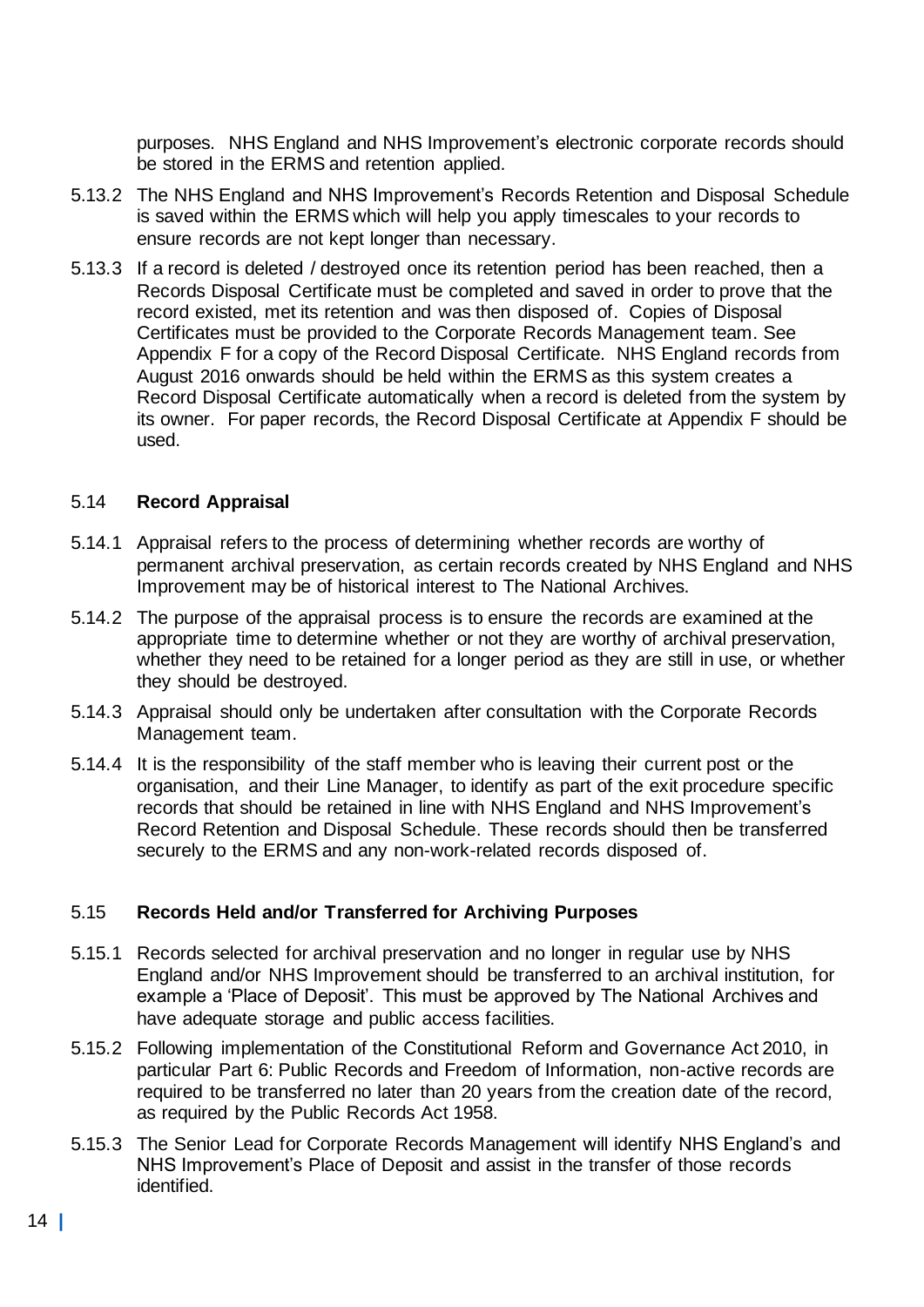## <span id="page-15-0"></span>5.16 **Record Disposal**

- 5.16.1 Disposal is the implementation of appraisal and review decisions and the term should not be confused with destruction. A review decision may result in the destruction of records but may also result in the transfer of custody of records, or movement of records from one system to another.
- 5.16.2 Records should not be kept longer than is necessary and should be disposed of at the right time. Unnecessary retention of records consumes time, space and equipment use, therefore disposal will aid efficiency. Staff members must regularly refer to the NHS England and NHS Improvement Record Retention and Disposal Schedule saved within the ERMS and available on the intranet.
- 5.16.3 Unnecessary retention may also incur liabilities in respect of the Freedom of Information Act 2000 and the Data Protection Act 2018. If NHS England and NHS Improvement continue to hold information which we do not have a need to keep, we would be liable to disclose it upon request. The Data Protection Act 2018 also advises that we should not retain personal data longer than is necessary.
- 5.16.4 The accounts (both mailbox and personal folder) of staff members who have left employment with NHS England and NHS Improvement will be deleted within 30 days unless there are extenuating circumstances, for example, an Employment Tribunal claim or litigation case. This is in line with NHSmail policy, and will ensure best utilisation of our server space, as well as to ensure that records are not held in excess of their retention period. It is the Line Manager's responsibility to notify the ICT Service Desk (NHS England) or IT Services (NHS Improvement) of accounts that should not be deleted.
- 5.16.5 Staff members must seek specialist advice from the Information Governance team when considering destruction of the organisation's records through a commercial third party.
- 5.16.6 Staff members must seek specialist advice from the Corporate Records Management Team when considering off-site storage of the organisation's records with a commercial third party.
- 5.16.7 Short-lived, ephemeral documents such as telephone messages, notes on pads, postits etc do not need to be kept as records. If they are business critical, they should be transferred to a more formal document which should be saved as a record and placed within the ERMS.

#### <span id="page-15-1"></span>5.17 **Scanning**

5.17.1 For reasons such as business efficiency and/or to address problems with storage space, staff may consider the option of scanning paper records into electronic format. Large scale scanning can be a very expensive option and should only be undertaken after approval of a Business Case by their National Director. Further scanning guidance can be found on the NHS England Records Management page of the intranet here

<https://nhsengland.sharepoint.com/sites/records/default.aspx>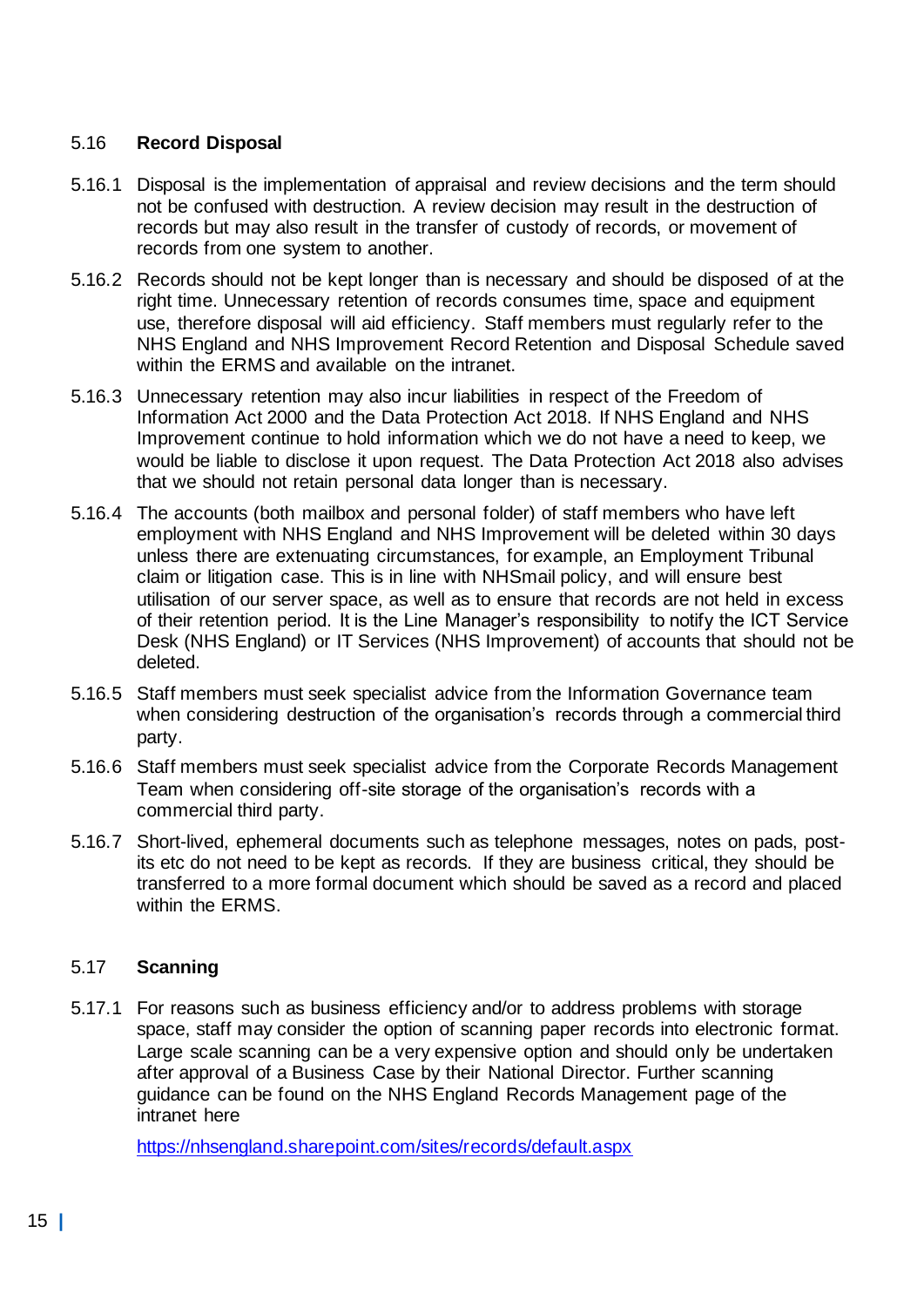- 5.17.2 Staff members involved in a process to scan paper records into electronic format with the purpose of discarding the original paper file, should ensure records are scanned in compliance with the British Standard BS 10008 Evidential Weight and Legal Admissibility of Electronic Information to conform to the provisions of the Records Management Code of Practice and/or seek advice from the Corporate Records Manager.
- 5.17.3 By virtue of the Freedom of Information Act 2000, NHS England and NHS Improvement are required to conform with the British Standard BS 10008:2014 Evidential weight and legal admissibility of information stored electronically.

#### <span id="page-16-0"></span>5.18 **Records Security: Work Base, Home Working, Agile Working**

- 5.18.1 All person identifiable data or commercially sensitive data must be saved with appropriate security measures.
- 5.18.2 Staff must not use home email accounts or private computers to hold or store any sensitive records or information which relates to the business activities of NHS England and NHS Improvement.
- 5.18.3 Removable Media must be NHS England or NHS Improvement owned and encrypted by the relevant Corporate IT Service. Ideally, person sensitive data should not be stored on any removable media, however if there is no other option ensure this data is stored on a corporate encrypted device and deleted once transferred to identified secure area folder.
- 5.18.4 When printing paper records, especially sensitive documents, ensure appropriate measures have been taken in collecting all documents immediately after printing.
- 5.18.5 NHS England and NHS Improvement have a joint Safe Haven procedure in order to ensure that staff are aware how to receive personal information in a secure manner at a protected point. NHS Improvement staff should contact their IG or records management team for advice.
- 5.18.6 In non-clinical areas, each department should have at least one designated safe haven contact point. Ideally, all information transmitted to the organisation should pass to these contact points. Clinical environments should operate in accordance with safe haven principles and the organisation should operate safe haven procedures for all flows of person identifiable information.
- 5.18.7 When transferring data, ensure security measures and precautions have been actioned by the sender and receiver. A robust contract or Service Level Agreement should be in place detailing responsibilities if the information is being transferred to a third party. Please contact the Information Governance team for more advice.
- 5.18.8 Never leave your computer screen open when unattended. Always lock it using the keys Control + Alt + Delete and then click on 'Lock This Computer'.

#### **5.19 Missing and Lost Records**

- 5.19.1 A 'missing record' is when a record cannot be found or is not available when required.
- 5.19.2 In the event of a missing record, a thorough search must be undertaken. This will include initiating a search at the base (this may include facilitating/requesting searches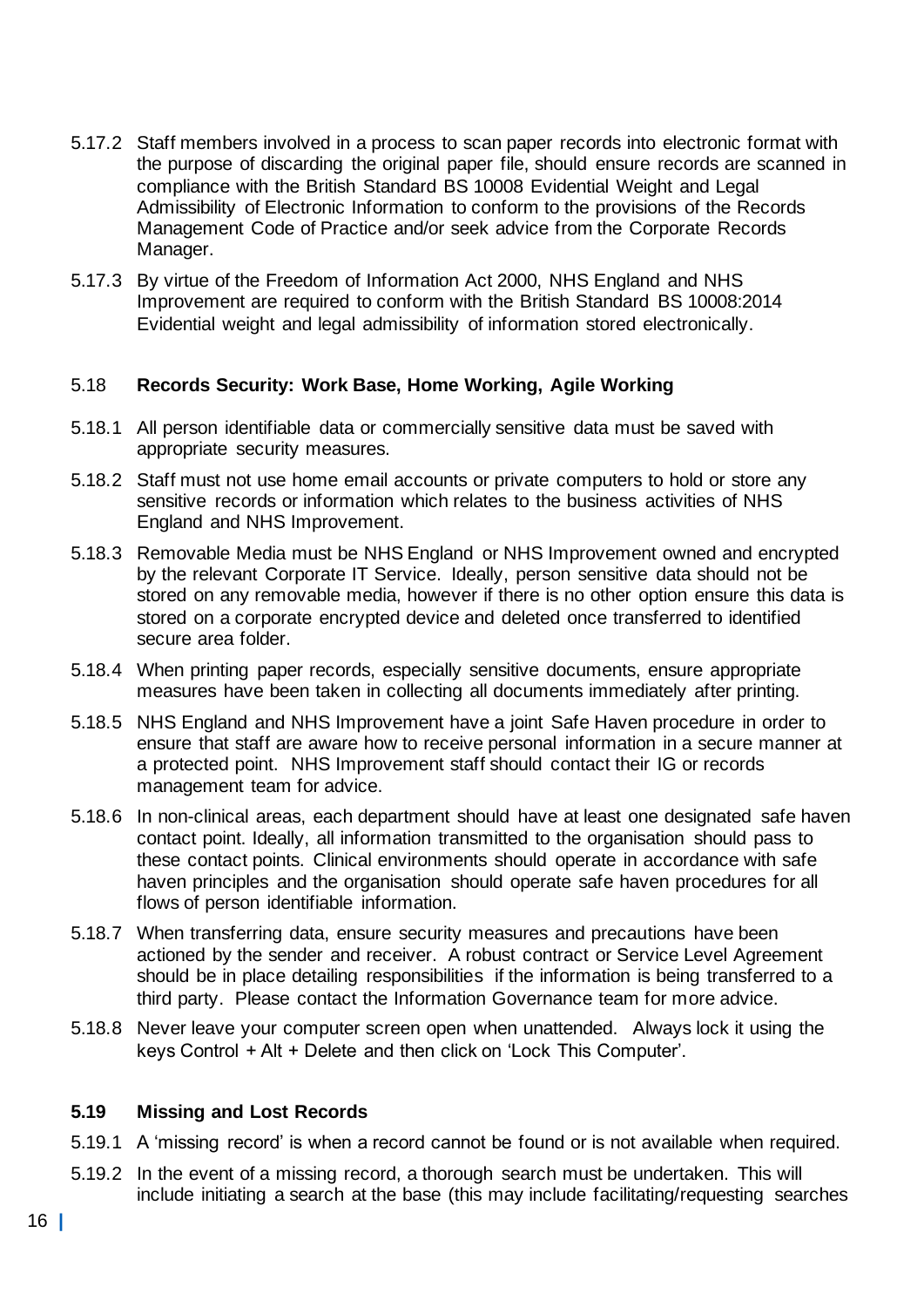at non- NHS England and non- NHS Improvement locations if appropriate, e.g. GP surgeries or Trust buildings), in addition to reviewing the tracking history of the record.

- 5.19.3 If after 5 working days, the record has not been found, the missing record must be reported to Information Governance. The severity of the incident will determine the level of investigation required, and the Information Governance team will complete either the missing record log or incident log as appropriate.
- 5.19.4 The missing record should be marked as missing in any electronic / manual tracking systems in use, and the record must be reconstituted, populated as far as possible with all the relevant information and clearly marked as a 'reconstituted record'. If applicable, the electronic / manual tracking system must be updated to note that the record has been reconstituted and on what date this occurred.
- 5.19.5 When the original record is located the temporary and original set of records should be merged together. If applicable, the electronic / manual tracking system must be updated to state that the original records were located and merged with the reconstituted record, and with the location of the merged records. Update the Information Governance team with details of when and how the record was found.
- 5.19.6 If after 6 months, the record is still missing, it is reasonable to assume that the original set of records has been lost. Inform the Information Governance team.
- 5.19.7 Data processors acting on behalf of NHS England and NHS Improvement are required to develop and maintain local procedures to handle missing records in line with this policy.

# <span id="page-17-0"></span>**6 Distribution and Implementation**

#### 6.1 **Distribution Plan**

- 6.1.1 This document will be made available to all Staff via the NHS England and NHS Improvement's intranet site and made available at induction.
- 6.1.2 A global notice will be sent to all Staff notifying them of the release of this document.
- 6.1.3 A link to this document will be provided from the Information Governance, Records Management intranet site.

# 6.2 **Training Plan**

- 6.2.1 The Records Management training module forms part of the statutory and mandatory training requirements for all staff across NHS England and NHS Improvement.
- 6.2.2 Additional Records Management training is a mandatory aspect of the training programme for all Records and Information Management Coordinators.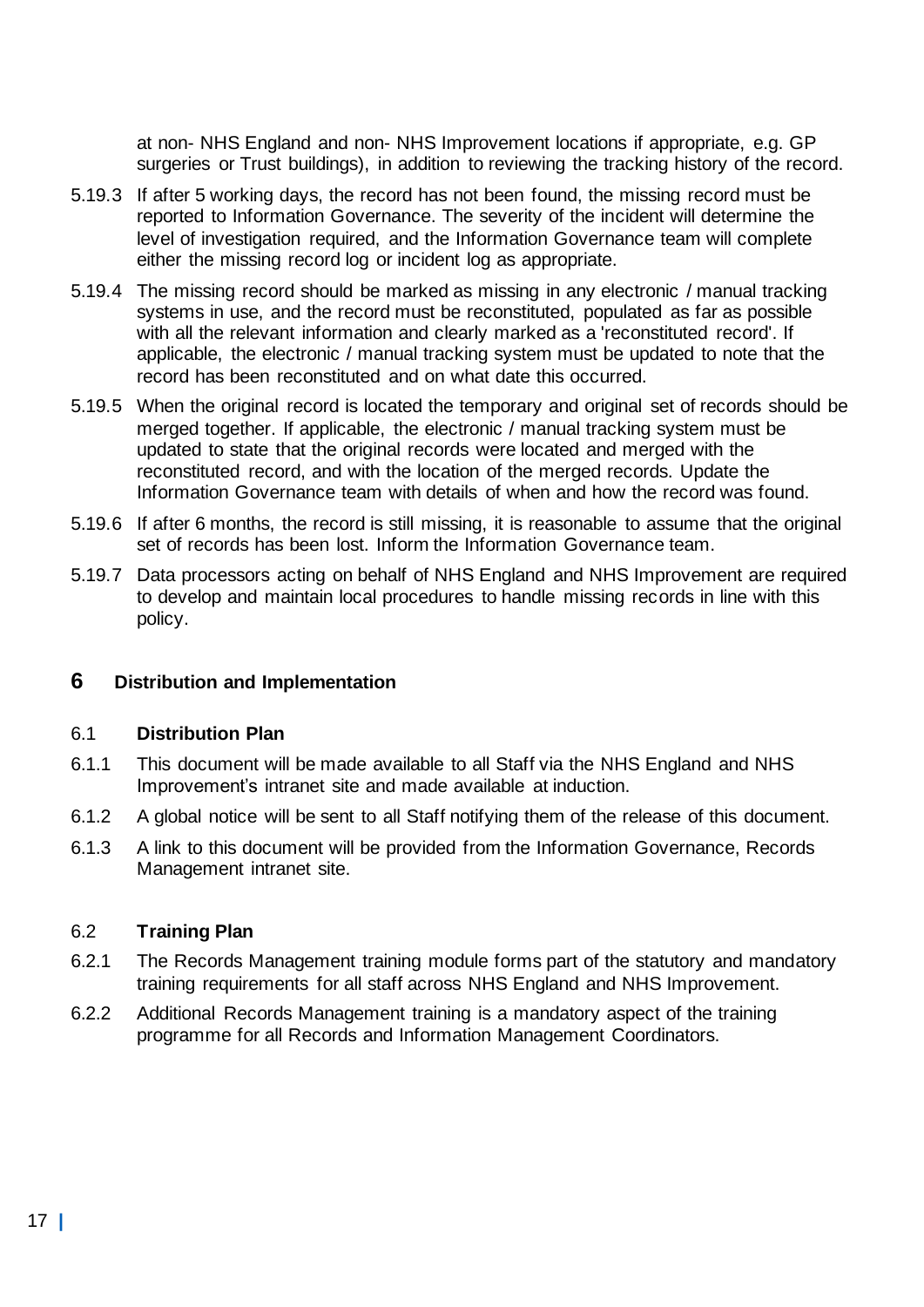| <b>Publication Date</b>         | <b>Title</b>                                                                                                                                                                              | Version   |
|---------------------------------|-------------------------------------------------------------------------------------------------------------------------------------------------------------------------------------------|-----------|
| May 2018                        | Freedom of Information Policy                                                                                                                                                             | 1.02      |
| September 2019                  | Information Governance Policy                                                                                                                                                             | 5.1       |
| <b>June 2016</b>                | <b>Confidentiality Policy</b>                                                                                                                                                             | 5.1       |
| September 2019                  | <b>Data Protection Policy</b>                                                                                                                                                             | 5.1       |
| September 2019                  | <b>Information Sharing Policy</b>                                                                                                                                                         | 4.1       |
| August 2018                     | <b>Information Security Policy</b>                                                                                                                                                        | 2.0       |
| March 2019                      | <b>Information Management</b><br>Strategy 2019-2021                                                                                                                                       | v1.0      |
| Various dates                   | <b>NHS England Records</b><br>Management Procedures and<br>Guidance - available on the<br>intranet at:                                                                                    | <b>NA</b> |
|                                 | https://nhsengland.sharepoint.co<br>m/TeamCentre/TCO/infogov/Pag<br>es/RecordsManagement.aspx                                                                                             |           |
| <b>July 2016</b>                | Records Management: Code of<br><b>Practice on Health and Social</b><br>Care 2016 issued by the<br><b>Information Governance Alliance</b>                                                  | v1.0      |
|                                 | https://digital.nhs.uk/information-<br>governance                                                                                                                                         |           |
| Various dates                   | <b>NHS Improvement Records</b><br>Management Procedures and<br>Guidance - available on the<br>intranet at:<br>https://intranet.improvement.nhs.<br>uk/ig/Pages/RecordsManageme<br>nt.aspx | <b>NA</b> |
| February 2018 -<br>January 2019 | <b>NHS Improvement</b><br><b>Information Security Policy</b>                                                                                                                              | V1.0      |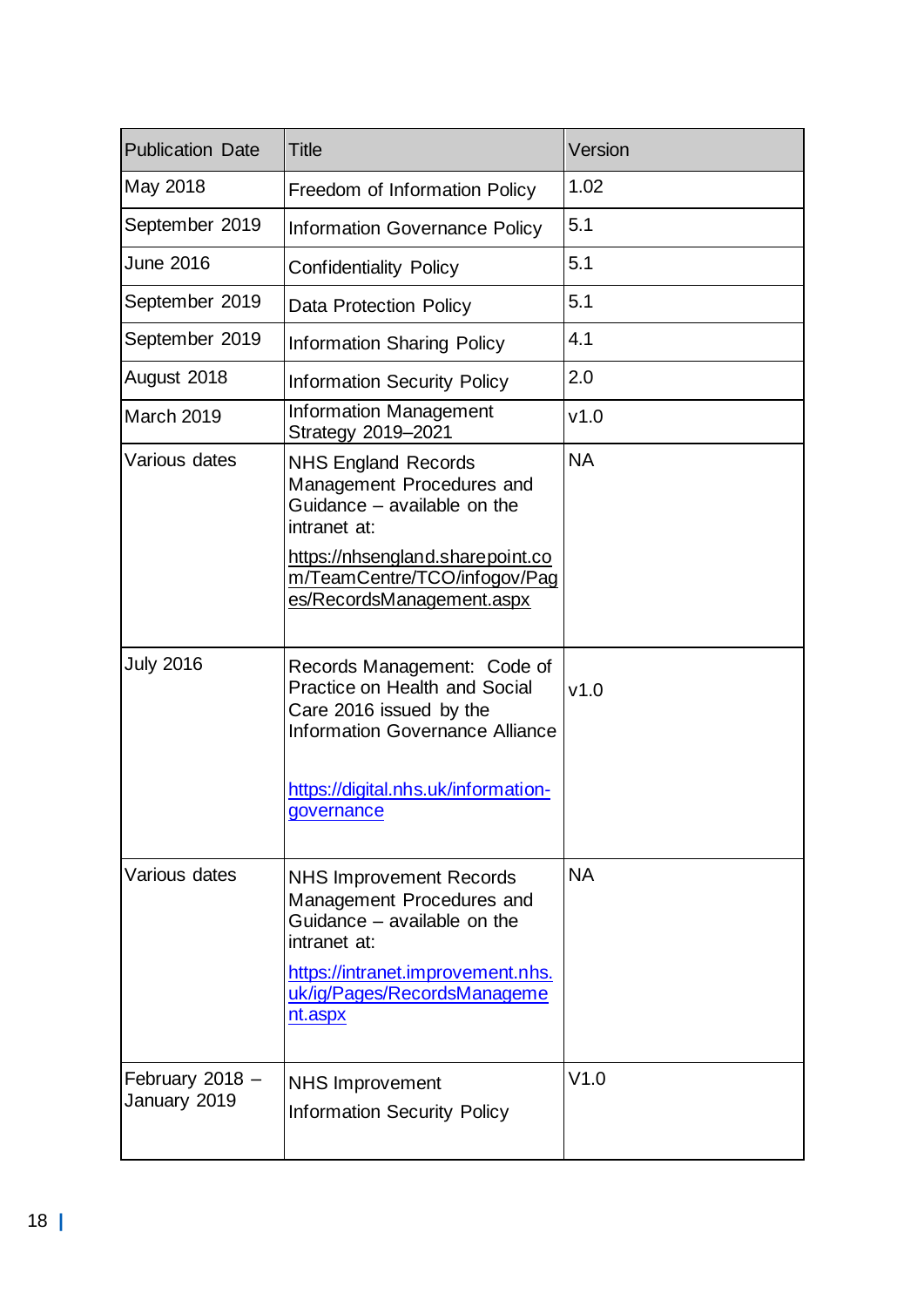| Uanuary $2018 -$<br>January 2019 | <b>NHS Improvement</b><br>Incident Management and<br><b>Reporting Procedures</b> | V3.2 |
|----------------------------------|----------------------------------------------------------------------------------|------|
| August 2018                      | <b>NHS Improvement Freedom of</b><br><b>Information Policy</b>                   | V1.0 |

6.2.3 Information Governance Training is mandatory for all staff and provided via the Learning Catalogue on ESR.

## **7 Equality Impact Assessment**

- 7.1 Equality and diversity are at the heart of NHS England and NHS Improvement's values. Throughout the development of the policies and processes cited in this document, we have given due regard to the need to eliminate discrimination, harassment and victimisation, to advance equality of opportunity, and to foster good relations between people who share a relevant protected characteristic (as cited in under the Equality Act 2010) and those who do not share it.
- 7.2 As part of its development this document and its impact on equality has been analysed and no detriment identified.

#### <span id="page-19-0"></span>**8 Monitoring Compliance with the Policy**

- 8.1 Compliance with the policies and procedures laid down in this document will be monitored via the Corporate Records Management team together with independent reviews by both the internal IG Assurance team and External Audit on a periodic basis.
- 8.2 The Senior Lead for Corporate Records Management, in conjunction with the Head of Corporate Information Governance is responsible for the monitoring, revision and updating of this document.

## <span id="page-19-1"></span>**9 Associated Documentation**

9.1 The following documents will provide additional information: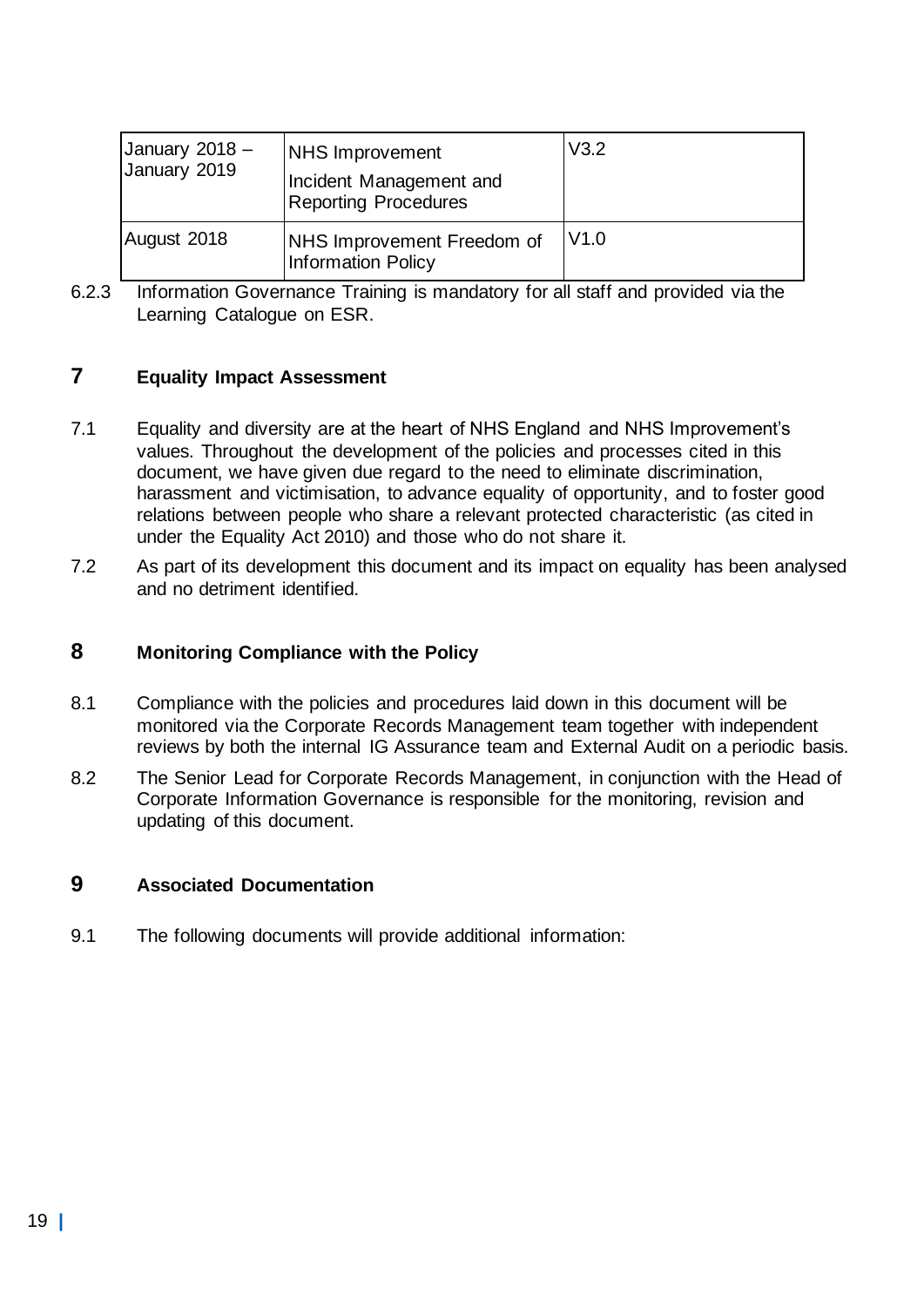# <span id="page-20-0"></span>**Appendix A: Records Management Co-ordinator roles and responsibilities**

Champion good records and information management in their team

Act as the first point of contact for uploading records to the Electronic Records Management System (ERMS) at team level by liaising with the requester/ record owner

Act as a first point of contact for records management queries and escalate difficult queries to the Corporate Records Management teams

Advise on the creation and management of folders for their team

Advise their local team to ensure access control is in place for their restricted folders

Attend bi-monthly meetings with the Corporate Records Management teams

Signpost colleagues to the Document and Records Management Policy and guides on the intranet

Direct colleagues to the Retention & Disposal Schedule / NHS Records Management Code of Practice 2021

Liaise with the Corporate Records Management Teams when there is an information audit or review

Complete the mandatory Records Management training on ESR (available via the catalogue) for NHS England staff and Moodle for NHS Improvement staff.

Complete the ERMS training.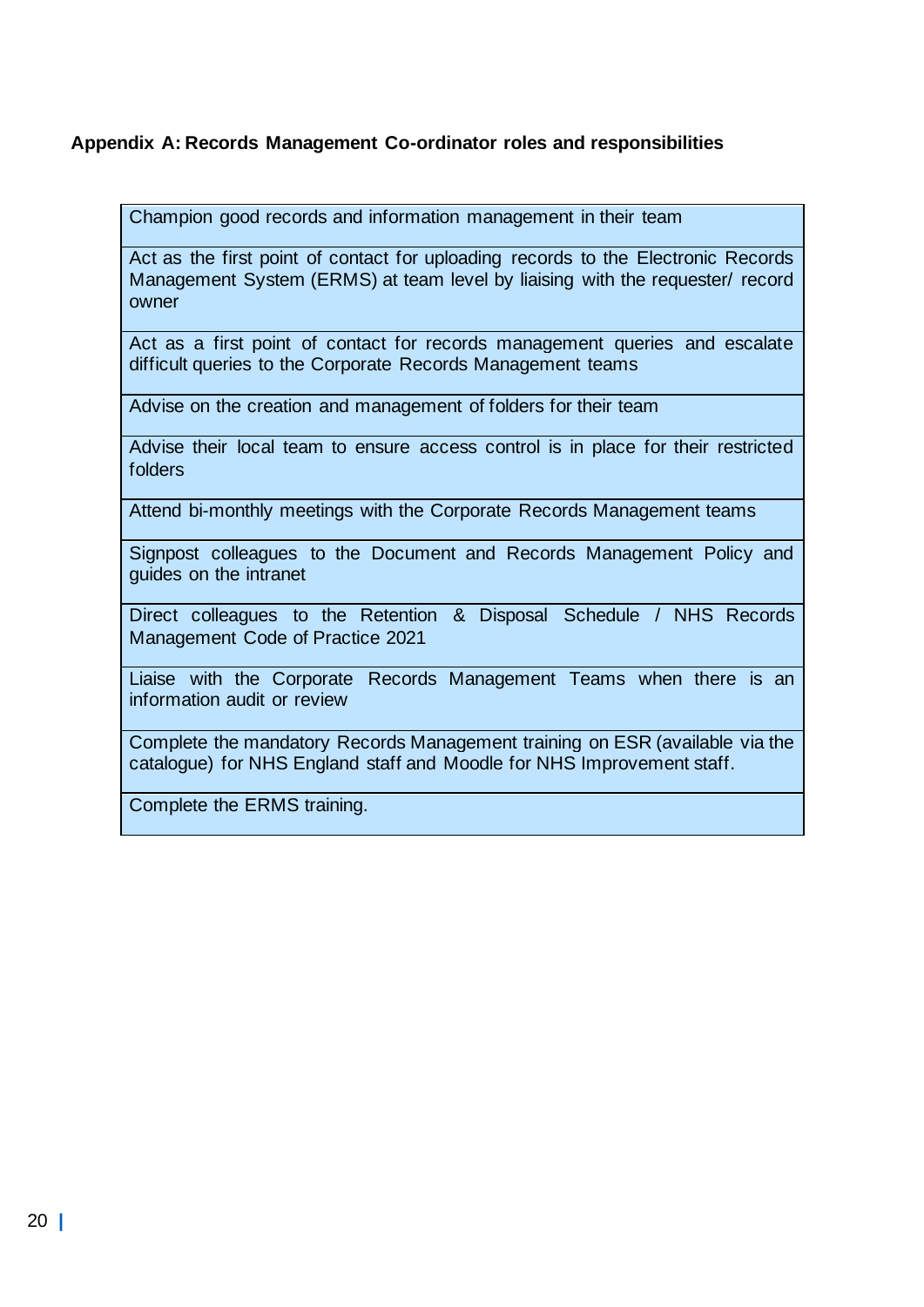# <span id="page-21-0"></span>**Appendix B: Naming Convention and Version Control**

Naming documents and records appropriately is vital to ensure that they can be easily identified and retrieved by those who need them. It is essential that NHS England and NHS Improvement take a unified approach when naming the documents and records that we hold, as this will aid in the successful management of our records. It is also fundamental that appropriate version control is implemented  $-$  this applies regardless of the system you are using to store your documents and records (e.g. in shared drives, MS SharePoint, MS Teams, ORIS, or the ERMS)

The following guidance applies to all NHS England and NHS Improvement records and information, including records such as project and programme records, meeting records and financial records.

Good document titles will consist of the following elements:

# **Element One: File Title / Description**

- The file title should be clear, succinct and descriptive.
- Always make the name of the document or record descriptive of its content or purpose.
- For some file types, it is important to record the date in the file title / description, in particular when saving emails or letters, as the 'sent' date is important to the context of the record, e.g. 20200601 Notice of Closure to Appletree Pharmacy.dox. The date a file was created will also be recorded in the file metadata on MS SharePoint or in the Shared Drive.
- Do not use any ambiguous terms such as 'miscellaneous notes' or 'general information'.
- Do not name the file after the author / creator / owner
- Staff should not use individual names in a file title unless the file is biographical in nature about that individual; for example - personnel records.
- Both SharePoint and Shared Drives restrict the file path lengths (including the path to folders / subfolders) and therefore it is sensible to use acronyms for commonly used words or phrases, e.g.: RM for Records Management, IG for Information Governance, FY for Financial Year. Ensure that any acronyms used are recorded on [our Acronym Register](https://nhsengland.sharepoint.com/sites/CIG/RM/_layouts/15/Doc.aspx?sourcedoc=%7b5785FBF0-3098-4171-B5CF-6C3D586DEBFE%7d&file=Acronym%20list.xlsx&action=default&mobileredirect=true&cid=caee2baa-ebd9-4e03-b116-d3d49428c3f6&web=1)

#### **Element Two: Document Status**

To effectively control the status of a document, and to enable us to tell whether a document is a draft or final document, it is important to ensure this is indicated in the document name:

- Use DRAFT after the title to indicate draft versions
- Use FINAL after the title to indicate final versions

When renaming a document from DRAFT to FINAL in MS SharePoint, or vice versa, please follow these steps:

• Select the ellipsis next to the title that you would like to update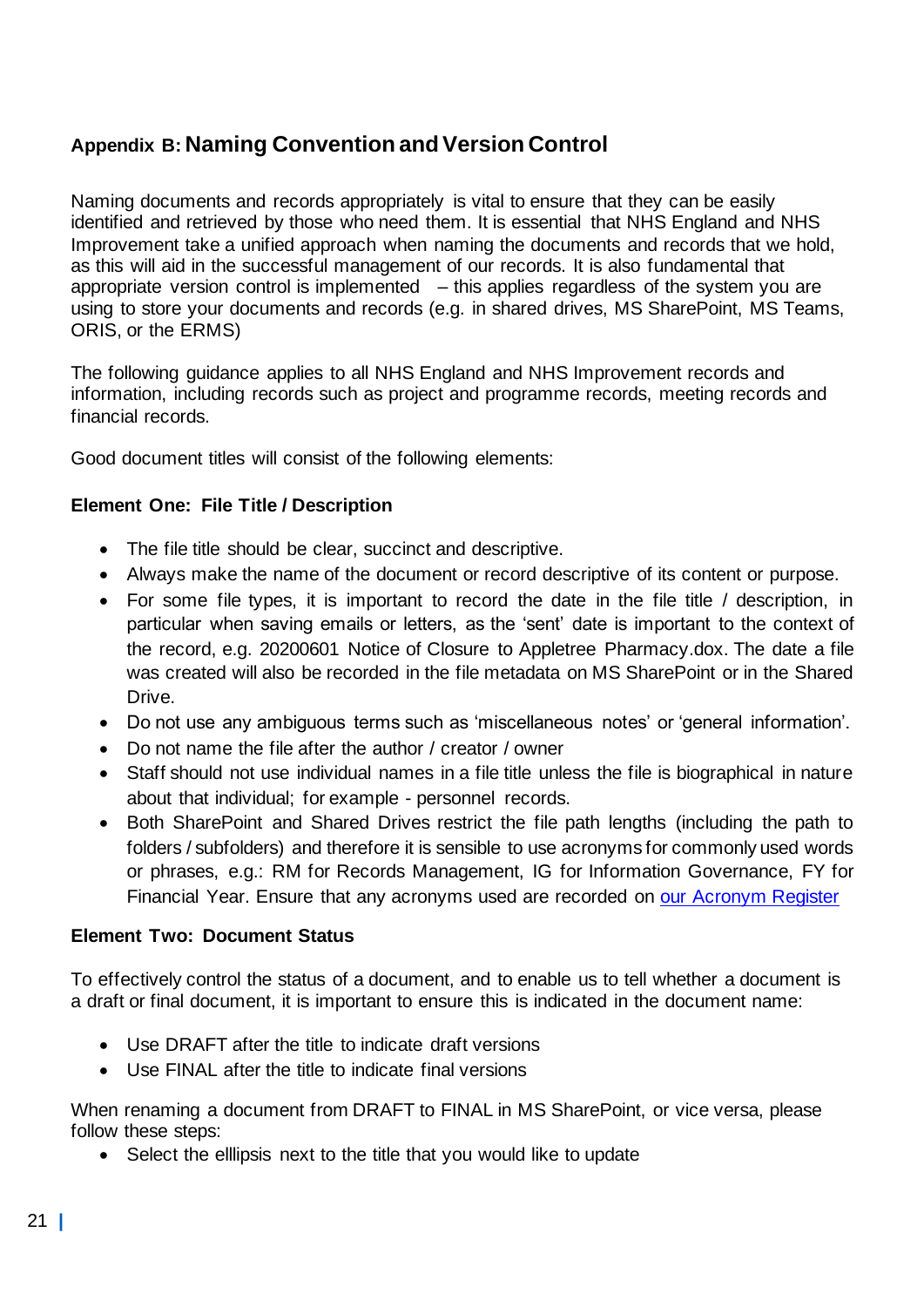Naming Convention FINAL.pdf ł۵



- Select 'Rename'
- Rename to DRAFT or FINAL

SharePoint 365 manages the version control of documents for you and this change will be recorded as a minor change, retaining the history of the document. For more information on managing the version history in SharePoint see section 2.0 Version Control.

Networked Shared Drives (e.g. G:\ drive) do not manage version control. When working in shared drives, ensure that the version number of a document is included in the document footer.

- Use whole numbers (e.g. v1.0, v2.0, v3.0) to indicate that the version is final.
- Use decimal numbers (e.g. v0.1, v1.1, v1.2) to indicate that the version is a draft and not finalised yet.

## **Examples of well named documents**

Office 365

- Corporate Document and Records Management Policy FINAL.pdf
- Information Management Strategy DRAFT.docx
- 2018-19 Year Fnd Accounts FINAL xlsx
- 20200401 Funding Notification to Dr Singh.docx

Networked Shared Drive

- Archiving Records Guidance v2.0 FINAL.pdf
- RIMC Meeting Minutes v0.1 DRAFT.docx
- 2019-20 Annual Budget v0.4 DRAFT.xlsx
- 20191215 CG approval of budget spend.msg

#### **Naming conventions for emails**

All the advice and guidance that applies to naming documents and records applies equally to naming emails. However, there are specific elements that staff should be aware of:

- When saving an email, you must change the title of the email if it does not accurately reflect the content
- Do not include 'email' as part of the title, as electronic document type extension will show what type of file it is
- Save all emails with their attachments
- Save all emails as Outlook Email Format (.msg)
- Do include the date (YYYYMMDD) the email was sent / received in the title, for example: *20190331 Confirmation of monthly expenditure.msg*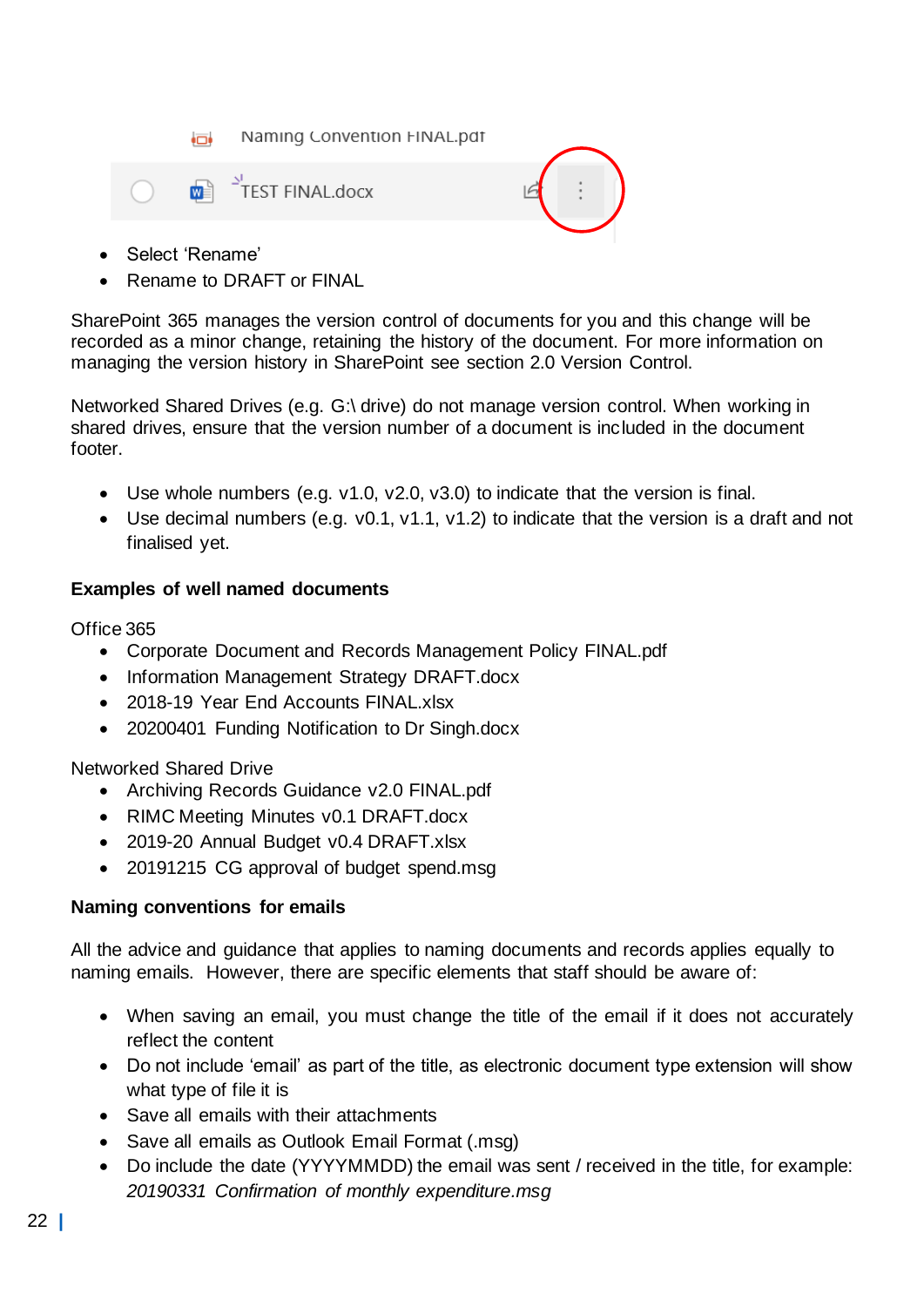# **Naming conventions for folders**

It is important to use clear, logical and accurate titles for folders. The benefits of providing meaningful titles within the filing structure include:

- The hierarchy of the structure is clearly identifiable by the titles of the folders.
- Peer relationships between folders are clearly identifiable indicating a range of preferred locations for different types of record on a related activity.
- At the lowest level of folders (outlined in the box) it is clear what is expected to be captured into each folder.

The following rules should be followed when naming folders, just as when naming documents and records:

- The file title should be clear, succinct and descriptive.
- Always make the name of the document or record descriptive of its content or purpose.
- Do not use any ambiguous terms such as 'miscellaneous notes' or 'general information'.
- Do not name the file after the author / creator / owner
- Staff should not use individual names in a file title unless the file is biographical in nature about that individual, for example, personnel records

#### **Version Control**

As mentioned in section 1.2 Document Status, when working in traditional Shared Drives version control can only be managed by using the version number in the document title. When working in Office365, SharePoint manages the version control of the document saved within it. To view the version history of a particular document, hover your mouse over the specific document – the ellipses should appear, select it:

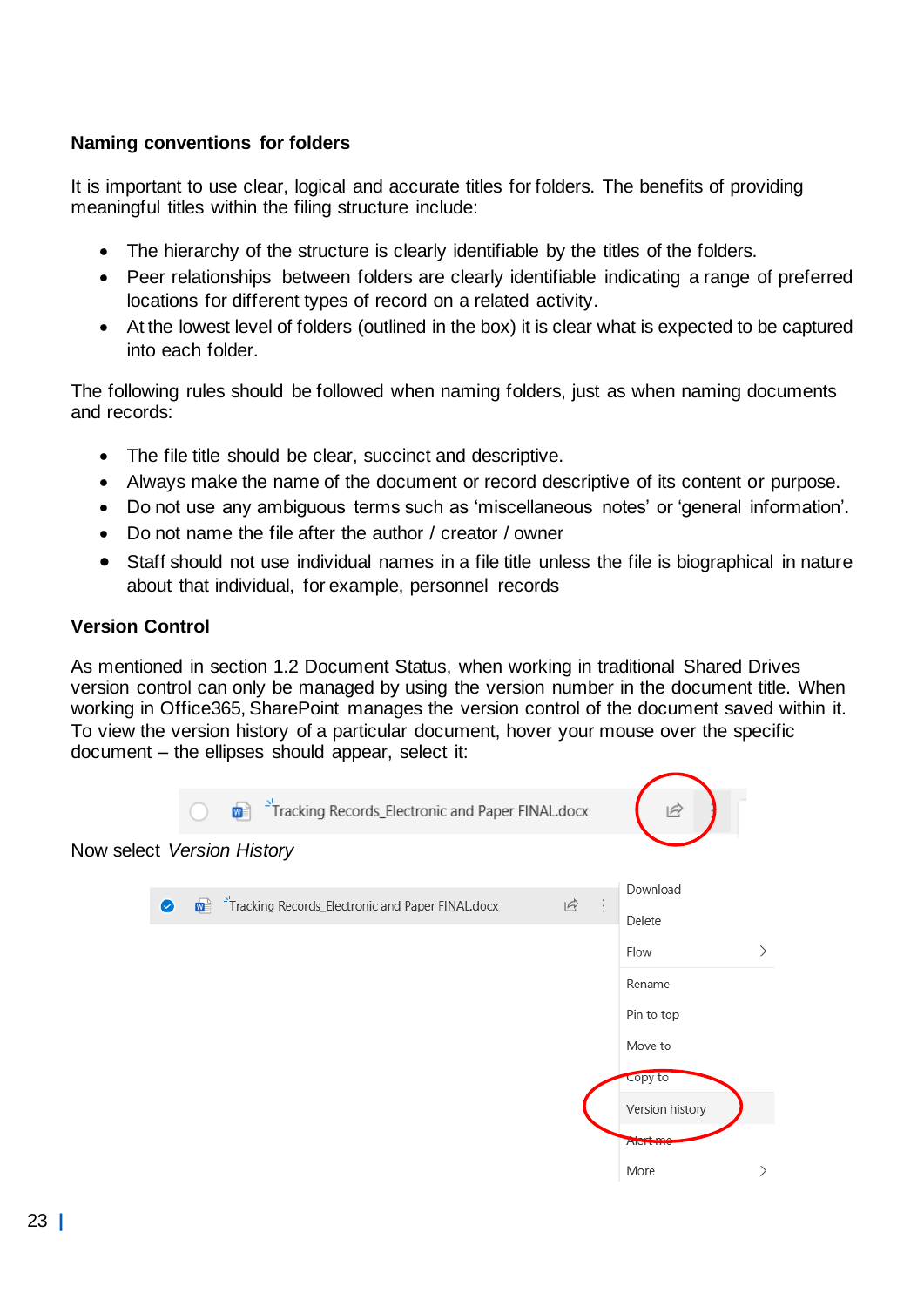This will show you the version history of the document and allow you to open any of the previous versions.

However, the version history of a document will only be tracked within the original document. If a document is downloaded and worked on locally, then reuploaded as a 'new' document, the version history will become detached and any hyperlinks to the original document will be broken.

Therefore, it is imperative when collaborating or sharing documents that a hyperlink is used, **do not** circulate documents as attachments on emails. This will reduce the risk of duplication, and will manage version control effectively, enabling efficient collaboration between teams. If working remotely and without WIFI, staff can use their Personal Hotspot from their mobile phones to remain connected and negate the need to work offline.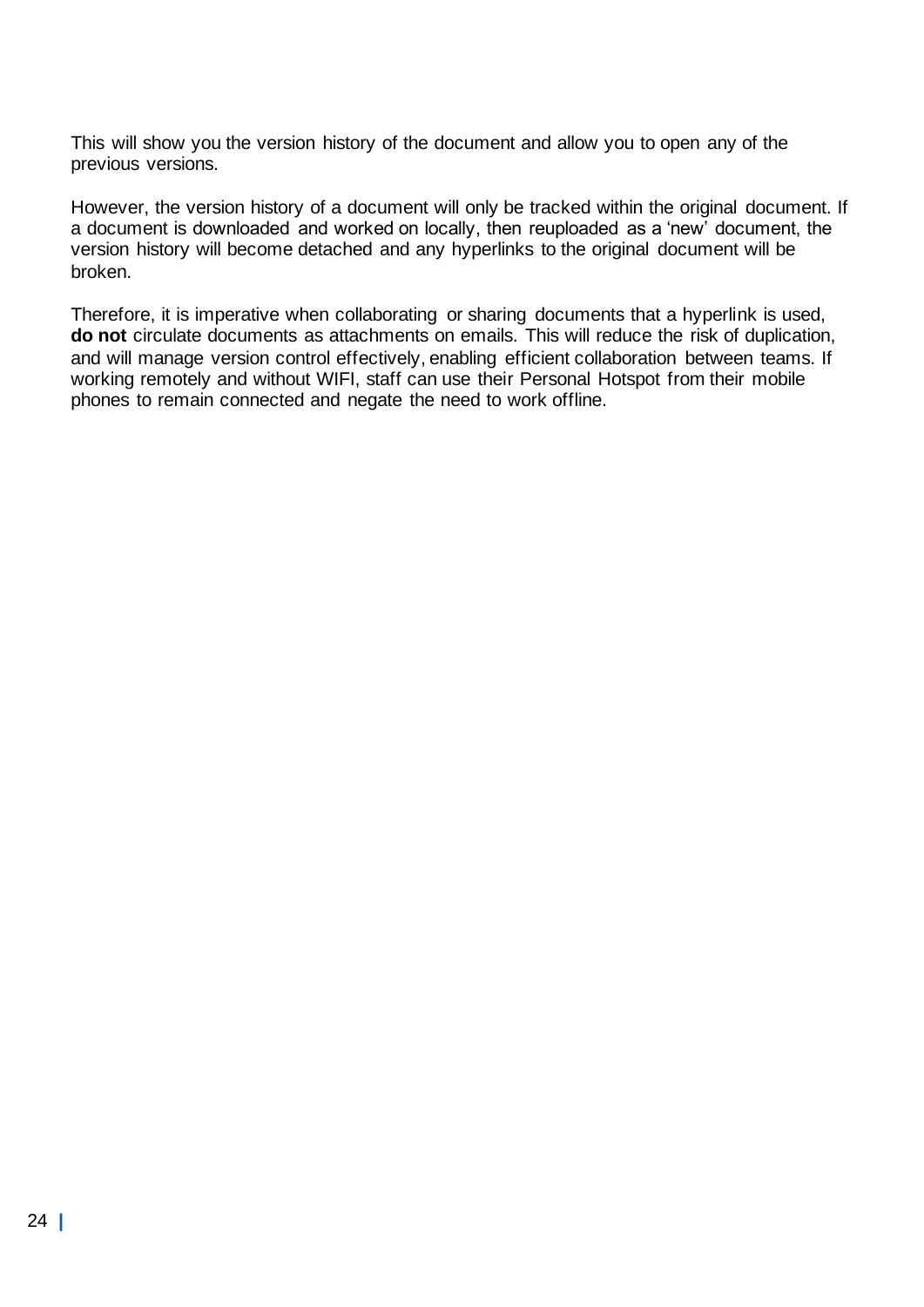# **Appendix C: Protective Marking Scheme – Government Security Markings**

Classification of NHS Information - Marking Guidance for NHS England and NHS Improvement

NHS England and NHS Improvement holds a wide range of information and has a responsibility to manage all information in its care such that risk is minimised; to ensure business continuity and to protect the rights of individuals.

Both organisations are public bodies and as such, classification must follow that laid down by Government. ALL information both organisations collects, stores, processes, generates or shares to deliver services and conduct business has intrinsic value and requires an appropriate degree of protection.

EVERYONE who works within NHS England and NHS Improvement (including staff, contractors and service providers) has a duty of confidentiality and a responsibility to safeguard any NHS information or data that they access, irrespective of whether it is marked or not.

Government Security Classifications (updated May 2018) have been implemented to assist you in deciding how to share and protect information. Three simplified levels of security classifications for information assets are now in effect. The new levels are;

#### **Official**

This is the default classification for all NHSI documentation. Most organisations operate almost exclusively at this level. It is expected that normal security measures will be enforced through local processes and therefore provide sufficient levels of protection to information ie staff should be sufficiently aware and understand that they have a responsibility for securely handling any information that is entrusted to them.

Official-Sensitive: Personal Information marked with this classification will be sensitive information relating to an identifiable individual (or group), where inappropriate access could have damaging consequences.

Official-Sensitive: Commercial Information marked with this classification will be commercial or market sensitive information that could have damaging consequences (for individuals or NHSI) including reputational damage if it were lost, stolen, or inappropriately published.

This simplified procedure will make it easier and more efficient for information to be handled and protected and places greater emphasis on individuals taking personal responsibility for data they handle.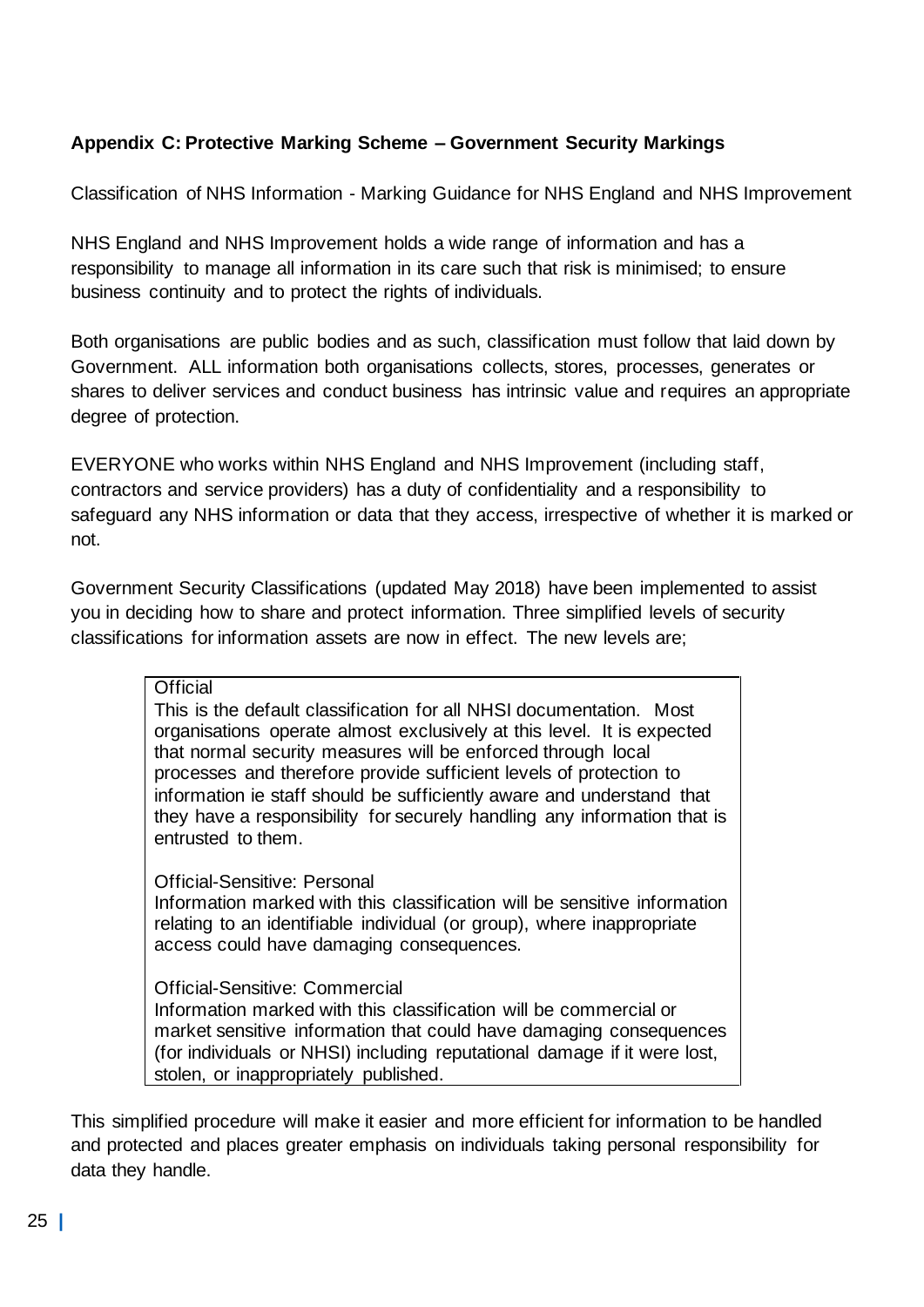All information used by NHS England and NHS Improvement is by definition 'OFFICIAL.' It is unlikely NHS England and NHS Improvement will work with 'SECRET' or 'TOP SECRET' information.

Things to remember about OFFICIAL information:

- 1. Ordinarily OFFICIAL information does not need to be marked for non-confidential information.
- 2. A limited subset of OFFICIAL information could have more damaging consequences if it were accessed by individuals by accident or on purpose, lost, stolen or published in the media. This subset of information should still be managed within the OFFICIAL classification tier, but should have additional measures applied in the form of OFFICIAL-SENSITIVE.
- 3. This marking is necessary for person-identifiable information and commercially sensitive information and is applicable to paper and electronic documents/records.
- 4. In additional to the marking of OFFICIAL-SENSITIVE further detail is required regarding the content of the document or record, i.e.:

OFFICIAL – SENSITIVE: COMMERCIAL

Definition - Commercial information, including that subject to statutory or regulatory obligations, which may be damaging to NHS England and NHS Improvement or a commercial partner if improperly accessed.

Or

OFFICIAL – SENSITIVE: PERSONAL

Definition - Personal information relating to an identifiable individual where inappropriate access could have damaging consequences.

Such documents/records should be marked with the caveat 'OFFICIAL-SENSITIVE: COMMERICAL or SENSITIVE' in capitals at the top and bottom of the page. In unusual circumstances OFFICIAL – SENSITIVE information may contain both Personal and Commercial data, in such cases the descriptor OFFICIAL – SENSITIVE will suffice.

# A Note on Secret / Top Secret Information

On the rare occasion NHS England and NHS Improvement may receive Secret/Top Secret information, a higher classification level and marking such as 'Secret' or 'Top Secret' must be applied. The information must be password protected if electronic or locked away if paper based. It is important to note that only staff who have a current security clearance through the National Security Vetting process should be allowed to access information that is marked as Secret or Top Secret. Please contact the Corporate Records team for more information.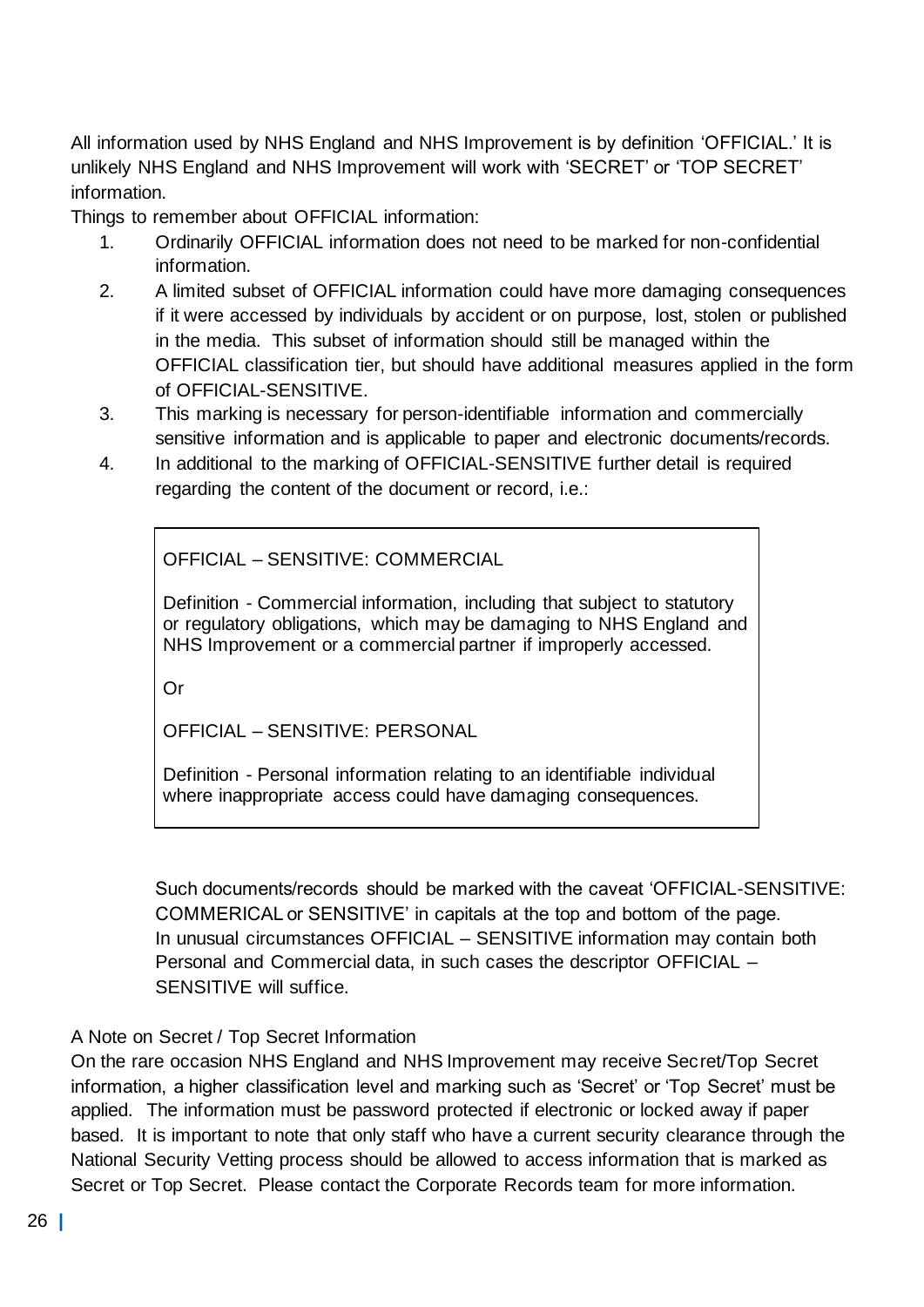# NHS Confidential

It is worth noting that both NHS England and NHS Improvement still may receive information which do not have these updated markings applied. Consequently, any information received from an NHS organisation may be marked as NHS Confidential which should then be treated as OFFICIAL – SENSITIVE depending on its type.

# How to handle and store OFFICIAL information;

EVERYONE is responsible to handle OFFICIAL information with care by:

- Applying clear desk policy
- Information sharing with the right people
- Taking extra care when sharing information with external partners i.e. send information to named recipients at known addresses
- Locking your screen before leaving the computer
- Using discretion when discussing information out of the office

# How to handle and store OFFICIAL – SENSITIVE information;

All OFFICIAL-SENSITIVE material including documents, media and other material should be physically secured to prevent unauthorised access. As a minimum, when not in use, OFFICIAL-SENSITIVE: PERSONAL or OFFICIAL-SENSITIVE: COMMERCIAL material should be stored in a secure encrypted device such as a secure drive or encrypted data stick, lockable room, cabinets or drawers.

• Always apply appropriate protection and comply with the handling rules

- Official-Sensitive Personal and Official-Sensitive Commercial information should be marked prominently with the relevant classification – using the header or footer of a document / record is good practice
- There is no requirement to explicitly mark routine Official information
- The originator / creator is responsible for classifying the information
- It is good practice to place the classification of the information within the subject line of an email if it includes official-sensitive information
- Remember that applying too high a classification can inhibit sharing and lead to unnecessary and potentially expensive protection costs
- Remember that applying too low a classification may result in inappropriate controls and potentially put sensitive information at greater risk of compromise
- Classification can change over time information can be sensitive but when agreed can be officially published and become 'official' instead
- You do not need to retrospectively classify information only from the implementation of this guidance
- Make sure documents are not overlooked when working remotely or in public areas, work digitally to minimise the risk of leaving papers on trains, etc
- Only print sensitive information when absolutely necessary
- Send sensitive information by the secure email route or use encrypted data transfers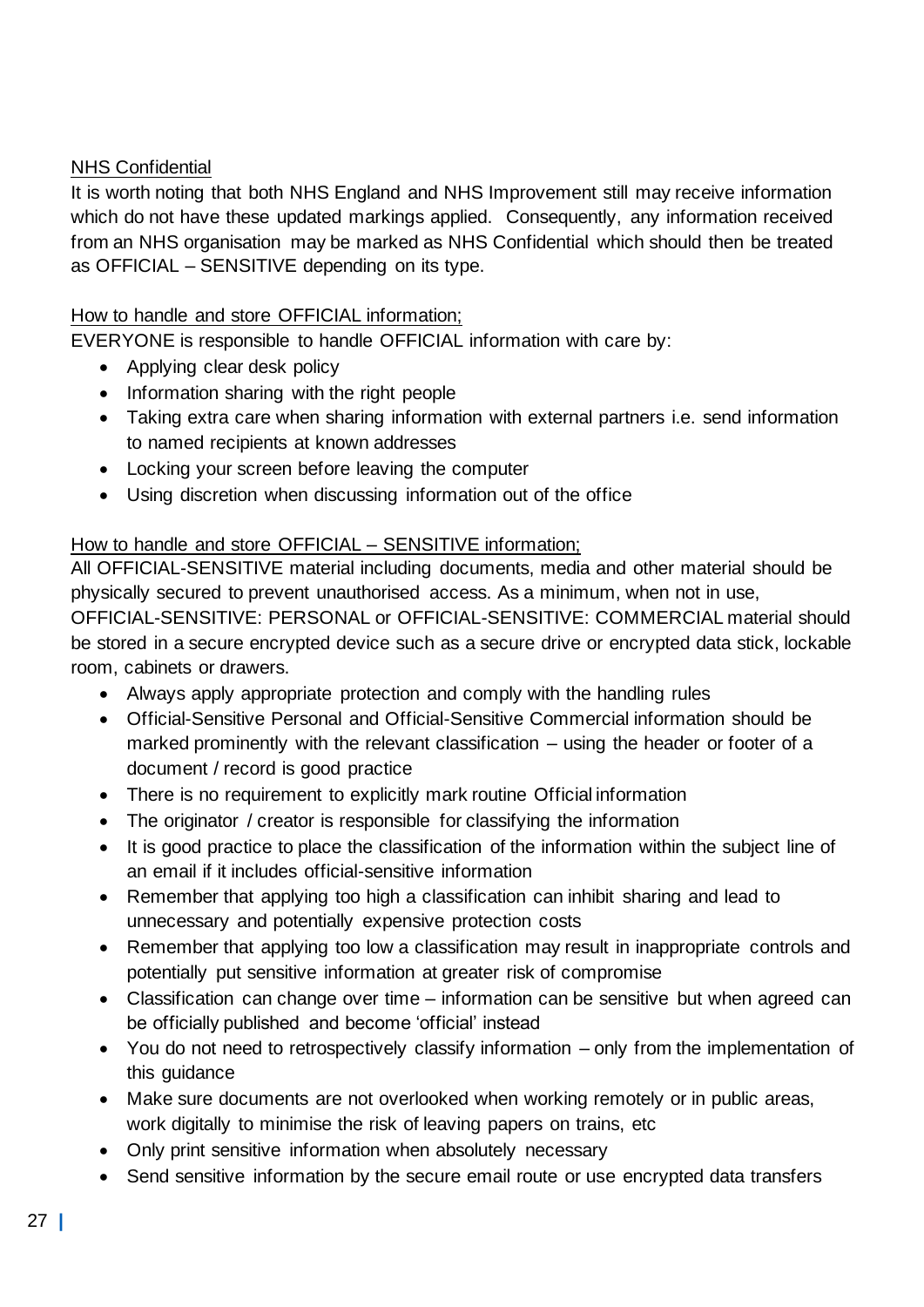- Encrypt all sensitive information stored on removable media particularly where it is outside the organisation's physical control
- Store information securely when not in use and use a locked cabinet/drawer if paper is used
- If faxing the information, make sure the recipient is expecting your fax and double check their fax number
- Take extra care to be discreet when discussing sensitive issues by telephone, especially when in public areas and minimise sensitive details
- Do not send to internet email addresses e.g. Gmail, Hotmail, etc.
- Only in exceptional cases, where a business need if identified, should sensitive information be emailed over the internet, in an encrypted format, to the third parties. Contact the Corporate Records team for further advice
- The use of pin code or induvial printing passes for secure printing is both widely available and preferable way to manage the printing process

| Category      | <b>Definition</b>                                                                                                                                                                                                    | Marking                                                    |
|---------------|----------------------------------------------------------------------------------------------------------------------------------------------------------------------------------------------------------------------|------------------------------------------------------------|
| Appointments  | Concerning<br>potential<br>actual<br><b>or</b><br>appointments not yet announced                                                                                                                                     | <b>OFFICIAL-</b><br><b>SENSITIVE:</b><br><b>COMMERCIAL</b> |
| <b>Barred</b> | Where<br>• there is a statutory (Act of Parliament or<br>European Law) prohibition on disclosure,<br>or<br>• disclosure would constitute a contempt of<br>Court (information the subject of a court<br>order)        | <b>OFFICIAL-</b><br><b>SENSITIVE:</b><br><b>COMMERCIAL</b> |
| <b>Board</b>  | Documents for<br>consideration<br>by<br>an<br>organisation's Board of Directors, initially, in<br>private<br>(Note: This category is not appropriate to a<br>document that could be categorised in some<br>other way | <b>OFFICIAL-</b><br><b>SENSITIVE:</b><br><b>COMMERCIAL</b> |
| Commercial    | Where disclosure would be likely to damage<br>a (third party) commercial undertaking's<br>processes or affairs                                                                                                       | <b>OFFICIAL-</b><br><b>SENSITIVE:</b><br><b>COMMERCIAL</b> |

Table 1 – Descriptors that may be used with OFFICIAL-SENSITIVE: COMMERCIAL OR OFFICIAL-SENSITIVE: PERSONAL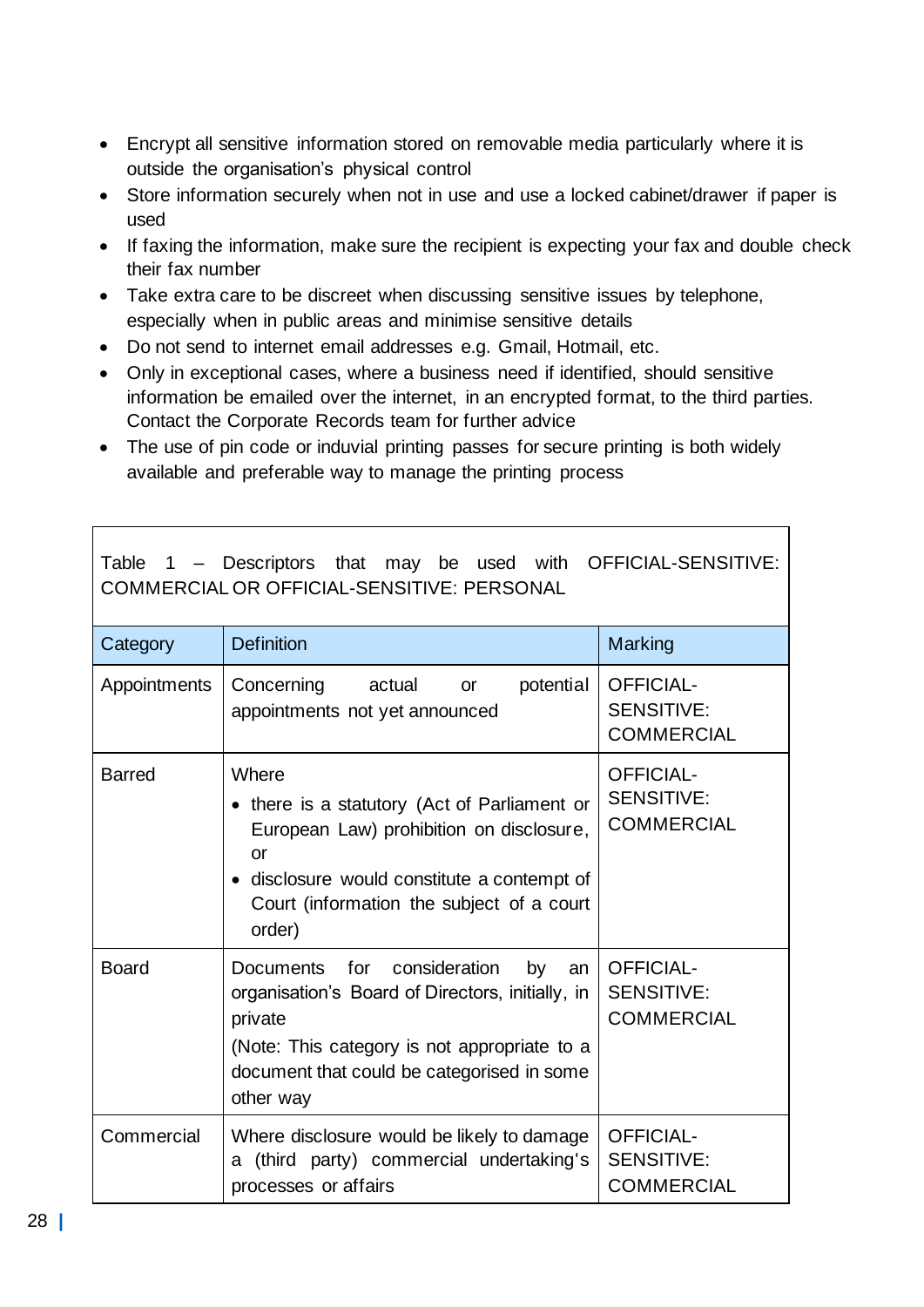<span id="page-29-0"></span>

| Contracts              | Concerning tenders under consideration<br>and the terms of tenders accepted                                                                                     | <b>OFFICIAL-</b><br><b>SENSITIVE:</b><br><b>COMMERCIAL</b> |
|------------------------|-----------------------------------------------------------------------------------------------------------------------------------------------------------------|------------------------------------------------------------|
| For<br>Publication     | Where it is planned that the information in<br>the completed document will be published at<br>a future (even if not yet determined) date                        | <b>OFFICIAL-</b><br><b>SENSITIVE:</b><br><b>COMMERCIAL</b> |
| Management             | Concerning policy and planning affecting<br>the interests of groups of staff<br>(Note: Likely to be exempt only in respect of<br>some health and safety issues) | <b>OFFICIAL-</b><br><b>SENSITIVE:</b><br><b>COMMERCIAL</b> |
| Patient<br>Information | Concerning identifiable information about<br>patients                                                                                                           | <b>OFFICIAL-</b><br><b>SENSITIVE:</b><br><b>PERSONAL</b>   |
| Personal               | Concerning matters personal to the sender<br>and/or recipient                                                                                                   | <b>OFFICIAL-</b><br><b>SENSITIVE:</b><br><b>PERSONAL</b>   |
| Policy                 | Issues of approach or direction on which the<br>organisation needs to take a decision (often<br>information that will later be published)                       | <b>OFFICIAL-</b><br><b>SENSITIVE:</b><br><b>COMMERCIAL</b> |
| Proceedings            | The information is (or may become) the<br>subject of, or concerned in a legal action or<br>investigation.                                                       | <b>OFFICIAL-</b><br><b>SENSITIVE:</b><br><b>COMMERCIAL</b> |
| <b>Staff</b>           | Concerning identifiable information about<br>staff                                                                                                              | <b>OFFICIAL-</b><br><b>SENSITIVE:</b><br><b>PERSONAL</b>   |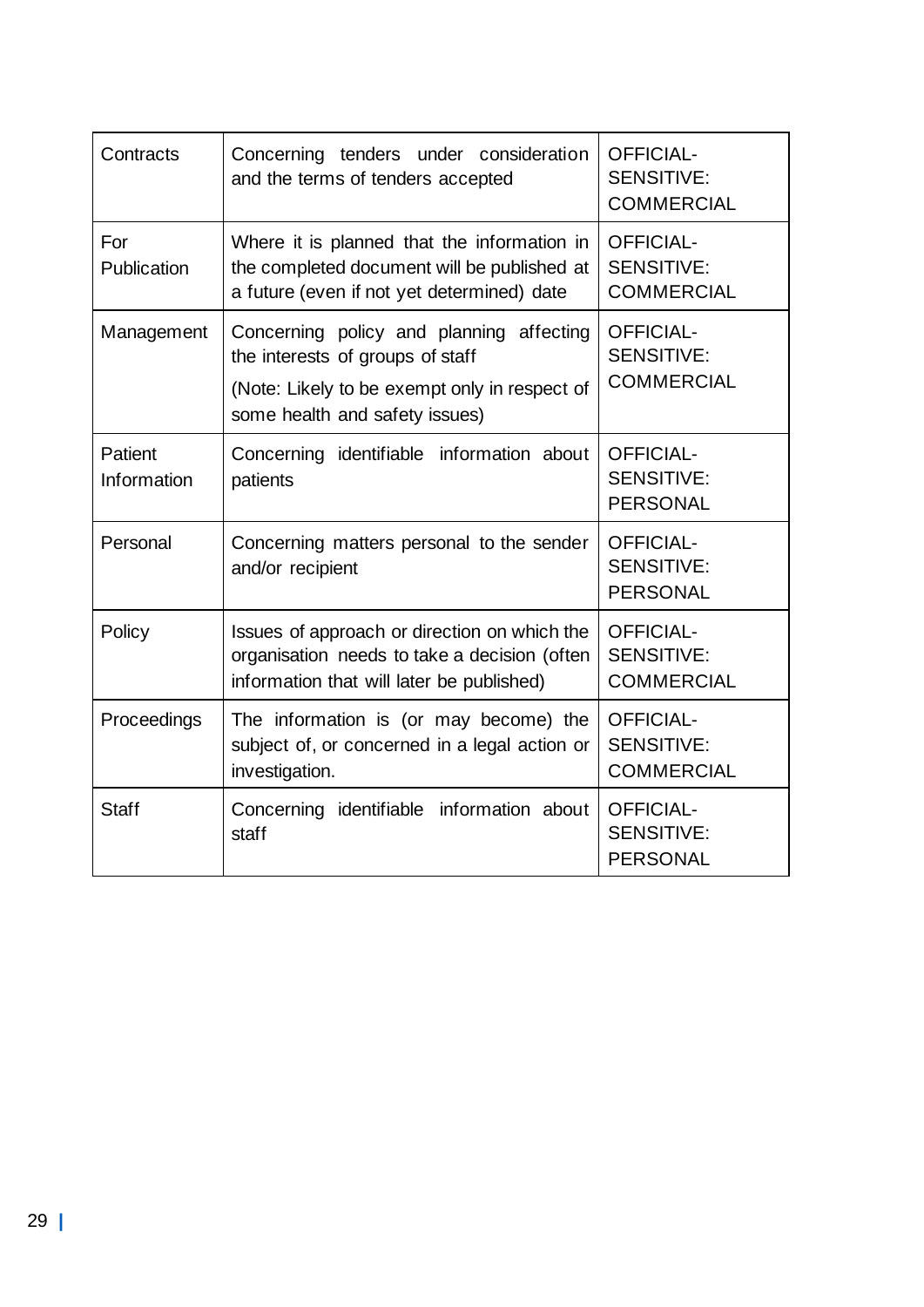# **Appendix D: Glossary of Terms**

| Term of<br>Abbreviation | What it stands for                                                                                                                                                                                                                                                                                                                                                                                                                                                                         |
|-------------------------|--------------------------------------------------------------------------------------------------------------------------------------------------------------------------------------------------------------------------------------------------------------------------------------------------------------------------------------------------------------------------------------------------------------------------------------------------------------------------------------------|
| Assembly                | A collection of records. May be a hybrid assembly meaning where<br>electronic and paper records are contained in one folder.                                                                                                                                                                                                                                                                                                                                                               |
| <b>Class</b>            | Class is a subdivision of an electronic classification scheme by<br>which the electronic file plan is organised e.g. subject area. A class<br>may either be sub-divided into one or more lower level classes. A<br>class does not contain records. See folder,                                                                                                                                                                                                                             |
| Classification          | A systematic identification of business activities (and thereby<br>records) into categories according to logically structured<br>conventions, methods and procedural rules represented in a<br>classification scheme.                                                                                                                                                                                                                                                                      |
| Data Quality            | Data Quality refers to the procedures and processes in place to<br>ensure that data is accurate, up-to-date, free from duplication (for<br>example, where two or more different records exist for the same<br>individual), and free from confusion (where different parts of a<br>individuals records are held in different places, and possibly in<br>different formats).                                                                                                                 |
| Declaration             | Declaration is the point at which the document (i.e. record content)<br>and specified metadata elements are frozen so that they cannot be<br>edited by any user, thereby ensuring the integrity of the original<br>data as a complete, reliable and authentic record. The declaration<br>process formally passes the data into corporate control.                                                                                                                                          |
| <b>Disposition</b>      | Manner in which a record is disposed of after a period of time. It is<br>the final stage of record management in which a record is either<br>destroyed or permanently retained.                                                                                                                                                                                                                                                                                                            |
| Document                | The International Standards Organisation (ISO) standard 5127/1<br>states "Recorded information which can be treated as a unit in a<br>documentation process regardless of its physical form and<br>characteristics."                                                                                                                                                                                                                                                                       |
| Electronic<br>Document  | Information recorded in a manner that requires a computer or other<br>electronic device to display, interpret, and process it. This includes<br>documents (whether text, graphics, or spreadsheets) generated by<br>a software and stored on magnetic media (disks) or optical media<br>(CDs, DVDs), as well as electronic mail and documents transmitted<br>in electronic data interchange (EDI). An electronic document can<br>contain information as hypertext connected by hyperlinks. |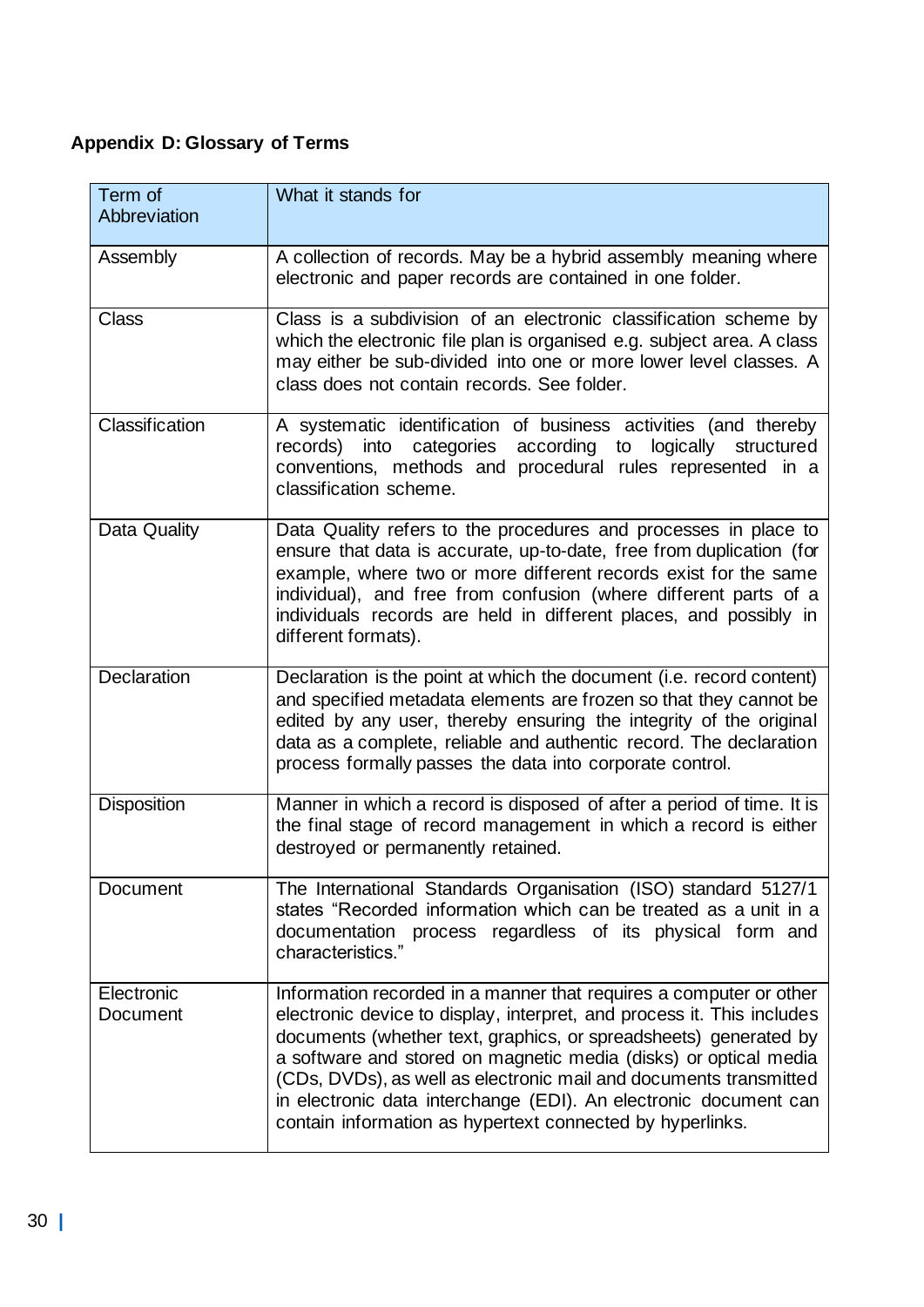| Electronic record                                 | An electronic record is an electronic document which has been<br>formally declared as a corporate record.                                                                                                                                                                                                                                                                                                                     |
|---------------------------------------------------|-------------------------------------------------------------------------------------------------------------------------------------------------------------------------------------------------------------------------------------------------------------------------------------------------------------------------------------------------------------------------------------------------------------------------------|
|                                                   | A typical electronic record consists of both electronic content (one<br>or more components) and metadata. While electronic documents<br>can be edited and deleted, electronic records are held in a fixed<br>state, with appropriate access and functional permissions applied.                                                                                                                                               |
| <b>Electronic Records</b><br>Management<br>System | A system which is designed for the storage and retrieval of<br>Corporate Records.                                                                                                                                                                                                                                                                                                                                             |
| <b>End Users</b>                                  | This group comprises those, at all levels of the organisation, who<br>generate and use records in their daily activities. The end user<br>group is the source of much of the material which constitutes the<br>record. Since records systems tend to devolve control to end users<br>at the time of record capture, sound advice and guidance to this<br>group is critical for the maintenance of quality and accountability. |
| File plan                                         | The full set of classes, folders and records together make up a file<br>plan. It is a full representation of an organisation, designed to<br>support the conduct of the business,<br>and meet records<br>management needs.                                                                                                                                                                                                    |
| Folder                                            | A folder is a container for related records. Folders (segmented into<br>parts) are the primary unit of management and may contain one or<br>more records (or markers where applicable). Folders are allocated<br>to a class.                                                                                                                                                                                                  |
| Information<br>Asset<br>Owner (IAO)               | Is a senior member of staff who is the nominated owner for one or<br>more identified information assets of the organisation. It is a core<br>information governance requirement that all Information Assets are<br>identified and that the business importance of those assets is<br>established.                                                                                                                             |
| Information<br>Asset<br>Administrator (IAA)       | Is usually an operational manager who is familiar with information<br>risks in their business area.                                                                                                                                                                                                                                                                                                                           |
|                                                   | Their primary role is to support the IAO to fulfil their responsibilities<br>and ensure that policies and procedures are followed, recognise<br>actual or potential security incidents, consult with their IAO on<br>incident management and ensure that information asset registers<br>are accurate and up to date.                                                                                                          |
| Information<br>Lifecycle<br>Management            | Information Lifecycle Management is the policies, processes,<br>practices, services and tools used by an organisation to manage<br>its information through every phase of its existence, from creation<br>through to destruction. Record management policies<br>and<br>procedures form part of the Information Lifecycle Management,                                                                                          |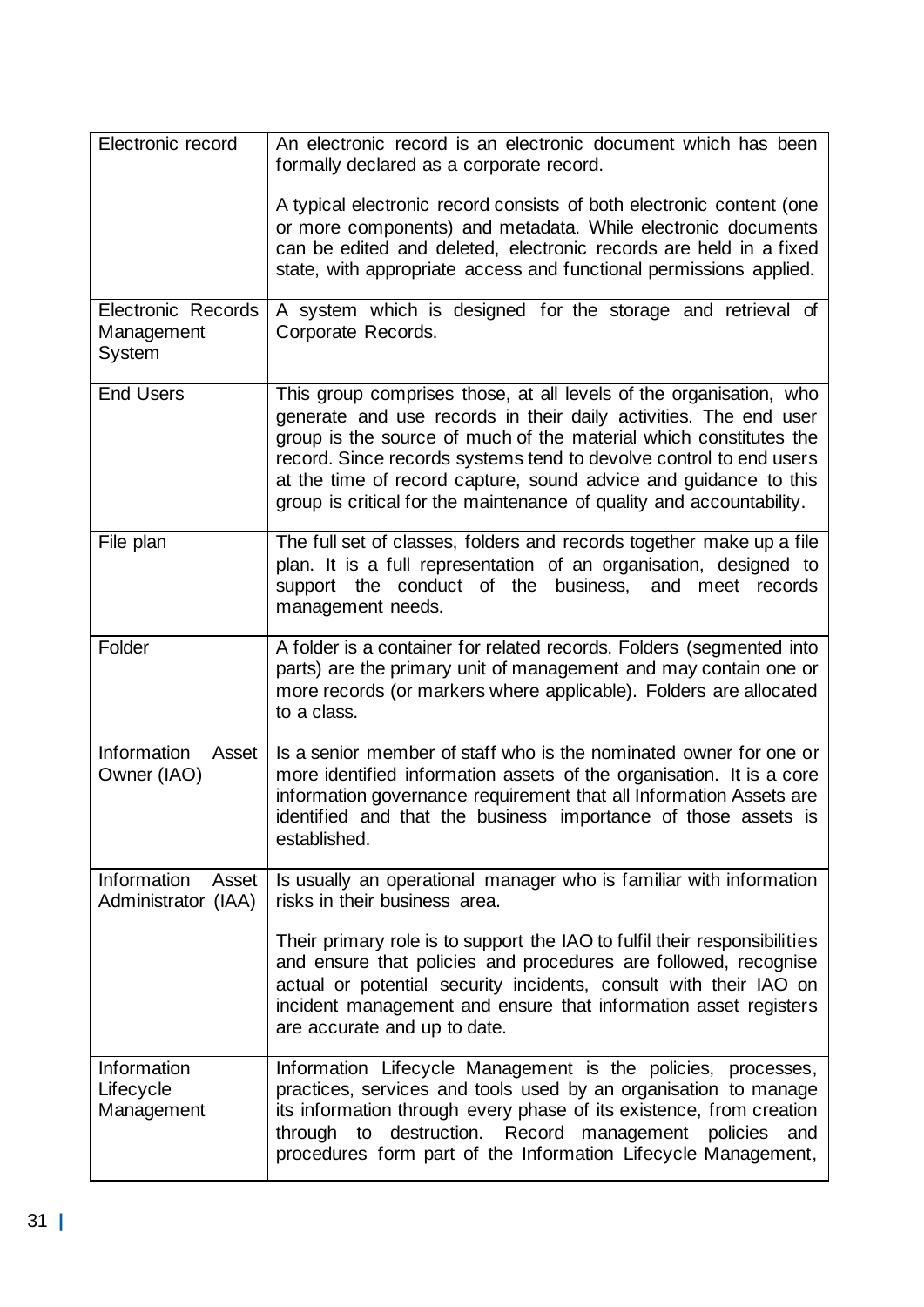|                      | together with other processes, such as for example, a records<br>inventory, secure storage, records audit etc.                                                                                                                                                                                                                                                                                                                                                                                                                                                                                                                                                                                                                                                                                              |
|----------------------|-------------------------------------------------------------------------------------------------------------------------------------------------------------------------------------------------------------------------------------------------------------------------------------------------------------------------------------------------------------------------------------------------------------------------------------------------------------------------------------------------------------------------------------------------------------------------------------------------------------------------------------------------------------------------------------------------------------------------------------------------------------------------------------------------------------|
| Metadata             | Metadata can be defined as data about data. Metadata is<br>structured, encoded data that describes characteristics of a<br>document or record to aid in the identification, discovery,<br>assessment and management of documents and records.<br>Examples of metadata: title, dates created, author, format, etc.                                                                                                                                                                                                                                                                                                                                                                                                                                                                                           |
| Naming<br>Convention | A naming convention is a collection of rules which are used to<br>specify the name of a document, record or folder.                                                                                                                                                                                                                                                                                                                                                                                                                                                                                                                                                                                                                                                                                         |
| Place of Deposit     | A Place of Deposit is a record office which has been approved by<br>the National Archives for the deposit of public records in<br>accordance with the Public Records Act 1958.                                                                                                                                                                                                                                                                                                                                                                                                                                                                                                                                                                                                                              |
| Protective marking   | Protective marking is a metadata field applied to an object to show<br>the level of security assigned to the object. A protective marking is<br>selected from a predefined set of possible values which indicate<br>the level of access controls applicable to a folder, record etc. within<br>the file plan hierarchy.                                                                                                                                                                                                                                                                                                                                                                                                                                                                                     |
| Record               | A record in the records management terminology may not be the<br>same as a record in database terminology. A record for the<br>purposes of this document is used to denote a "record of activity"<br>just as a health record is the record of activity of a patients NHS<br>contact. A record may be any document, email, web page,<br>database extract or collection of these which form a record of<br>activity. A record of activity for a database extract may therefore<br>include a collection of health records. A formal definition is<br>"information created, received and maintained as evidence and<br>information by an organisation or person, in pursuance of legal<br>obligations, or in the transaction of business." (BS ISO 15489.1<br>Information and Documentation. Records Management |
| Safe Haven           | Safe Haven is the term used to explain an agreed set of<br>arrangements that are in place in an organisation to ensure person<br>identifiable, confidential and/or sensitive information can be<br>received, stored and communicated safely and securely.                                                                                                                                                                                                                                                                                                                                                                                                                                                                                                                                                   |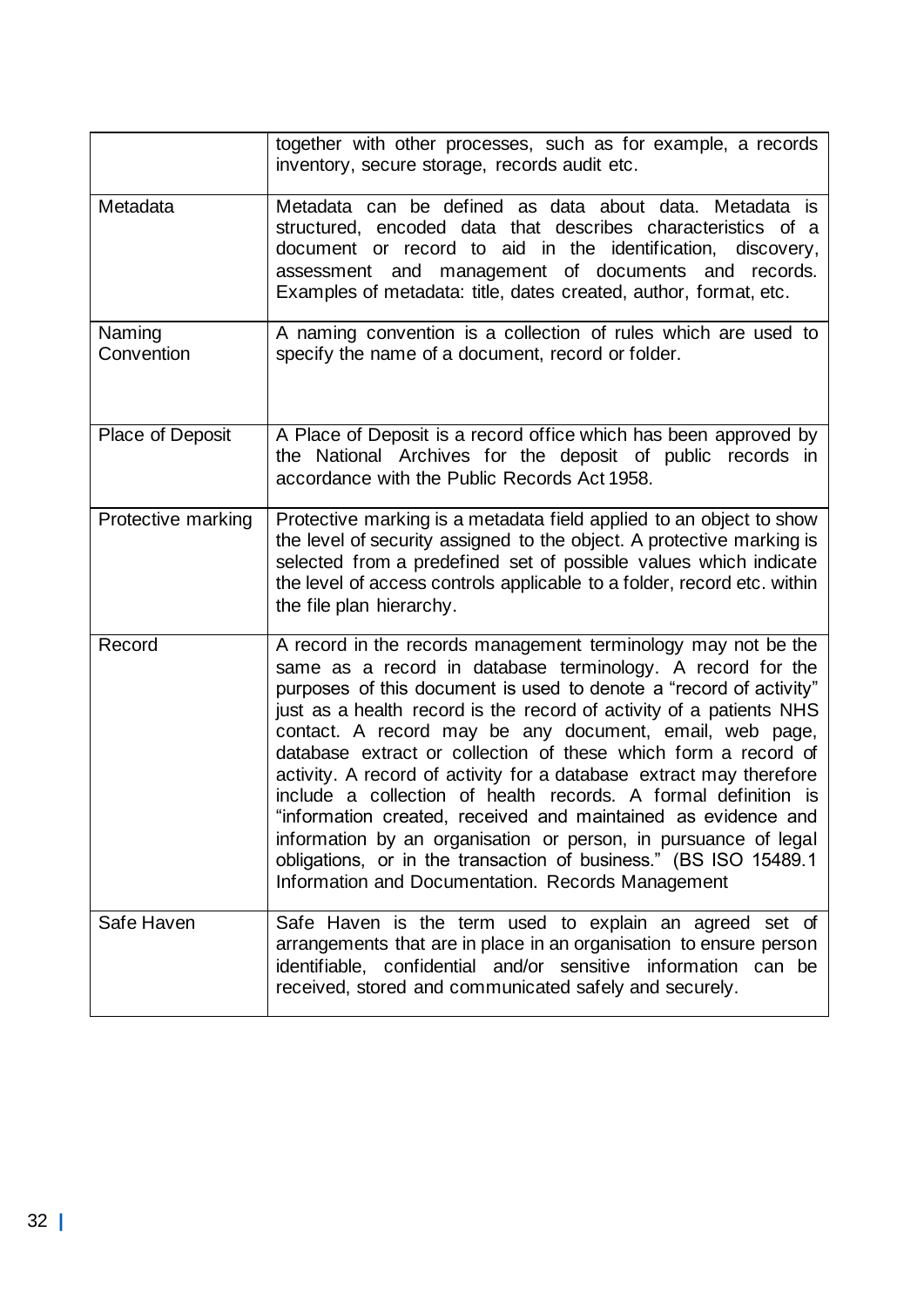# <span id="page-33-0"></span>**Appendix E: Record Disposal Certificate**

# **Record Disposal Certificate**



| <b>Disposal of Records</b>                                         |                    |  |                           |  |  |  |
|--------------------------------------------------------------------|--------------------|--|---------------------------|--|--|--|
| <b>Section:</b>                                                    | Name:              |  | Date:                     |  |  |  |
| Title of Record (list<br>all):                                     |                    |  |                           |  |  |  |
| Format (electronic/<br>paper):                                     |                    |  |                           |  |  |  |
| Reason for disposal:                                               |                    |  |                           |  |  |  |
| Legal hold not placed<br>upon these records:                       | None               |  |                           |  |  |  |
| Method of disposal:<br>(tick relevant box)                         | <b>Destruction</b> |  | Transferred<br>to archive |  |  |  |
| If destroyed, method<br>of destruction:                            |                    |  |                           |  |  |  |
| Date of disposal:                                                  |                    |  |                           |  |  |  |
| Authority:                                                         |                    |  |                           |  |  |  |
| Not subject to current information request:<br>(tick once checked) |                    |  |                           |  |  |  |

Please complete the form, retain a copy for your own records and send a copy to:

[england.ig-corporate@nhs.net](mailto:england.ig-corporate@nhs.net)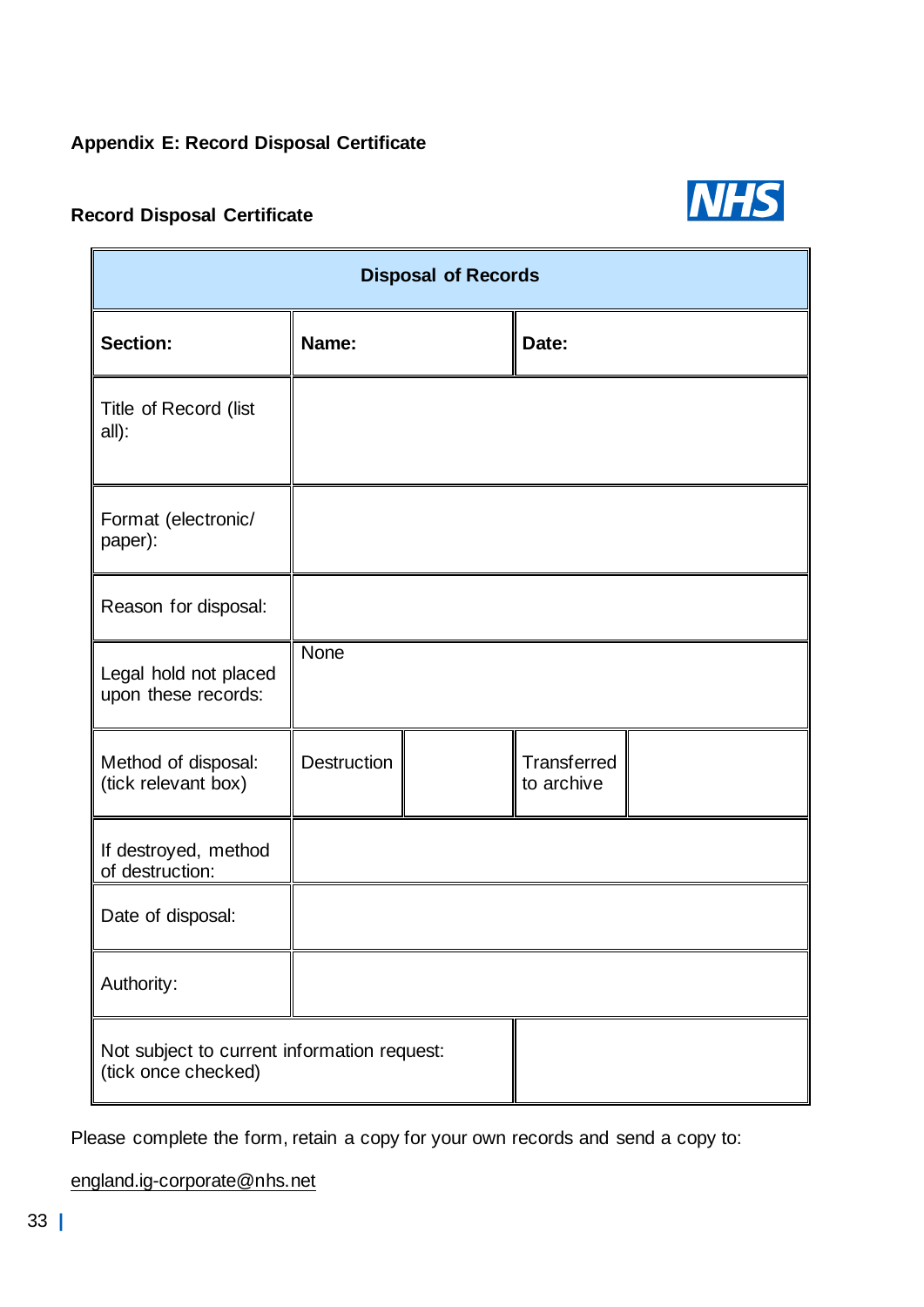# **Appendix F: Metadata Standard for Digitised Records**

Mandatory Metadata Fields (must be applied to all documents / records)

- Creator
- Date
- Subject
- Title
- Version Number
- Security Classification (Official, Official Sensitive Personal or Official Sensitive Commercial)

Based on best practice guidance available in the e-Government Metadata Standard which was produced by the Cabinet Office. This standard defines how UK public sector bodies should label documents to make information more easily managed, found and shared.

For NHS Improvement, the Business Services Transformation Programme is considering which of these metadata fields could be attached to documents and records automatically. There are some that would still need to be attached manually. Further guidance on metadata will be forthcoming in coming months.

# **Appendix G: NHSX staff**

NHSX brings teams from the Department of Health and Social Care, NHS England and NHS Improvement together into one unit. A decision was made that all NHSX staff will follow both the NHS England and NHS Improvement Corporate Document and Records Management Policy and the Corporate Records Retention and Disposal Schedule.

NHSX staff will save their records and information in the information management systems provided by NHSX and follow the principles in both policies to manage their records and information effectively and lawfully, therefore all staff are encouraged to read over both policies for their full understanding.

NHSX staff will be supported by their own Compliance Manager based within NHSX who will be supported by local Records and Information Management Coordinators across directorates and teams to encourage good practice and adherence to the policies.

All policy advice, including but not limited to managing emails, naming and classifying records and information to disposing of expired records should be followed with the only differences being the information management systems and who to contact i.e. NHSX Compliance manager and NHSX ICT department.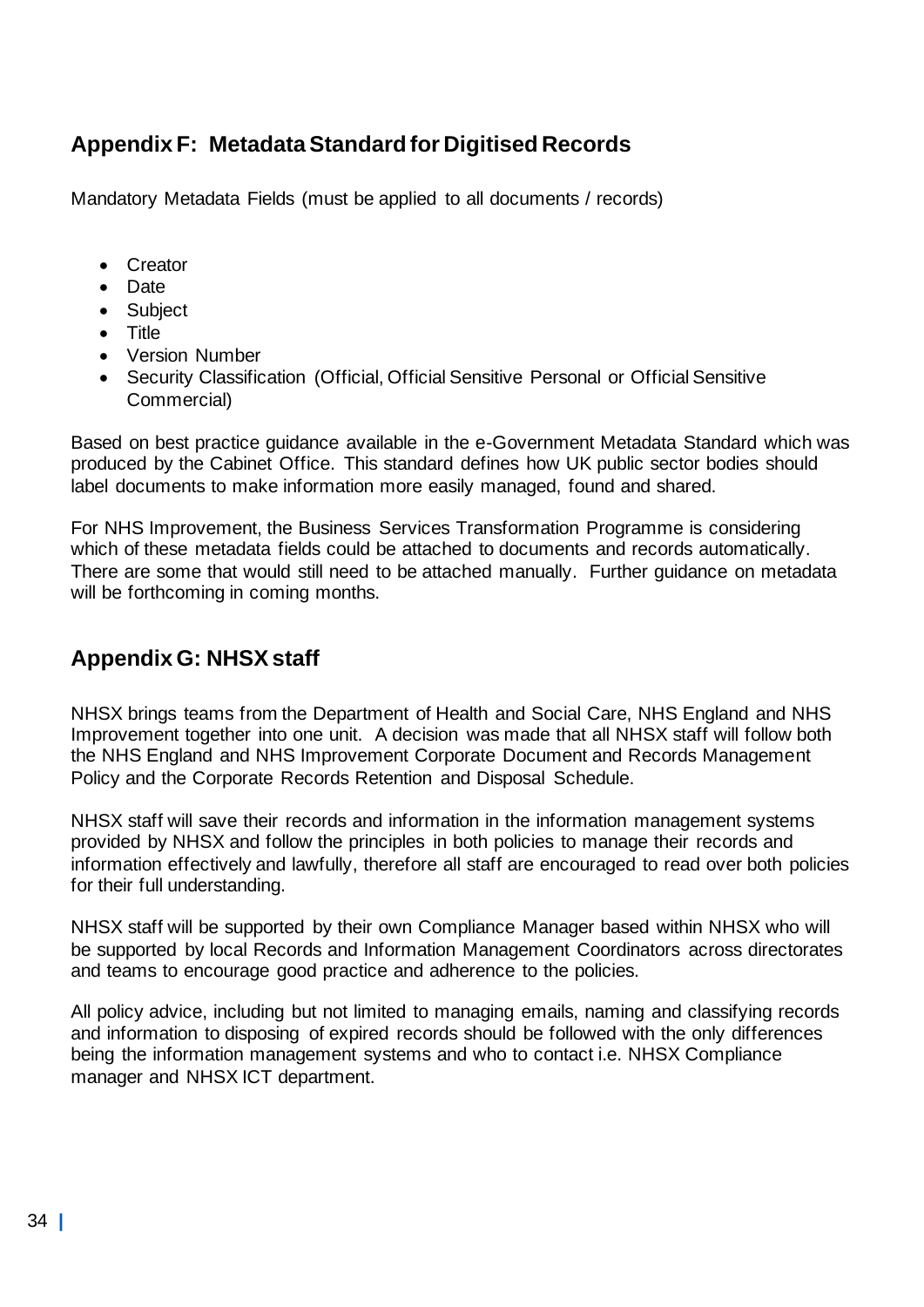# **Version Control Tracker**

| Version<br><b>Number</b> | Date                   | <b>Author Title</b>                                                            | <b>Status</b> | Comment/Reason for<br><b>Issue/Approving Body</b>                                                                                                                                                                                                                                                                                                                                                                                                                                                                                                                                                                                                                                                                            |
|--------------------------|------------------------|--------------------------------------------------------------------------------|---------------|------------------------------------------------------------------------------------------------------------------------------------------------------------------------------------------------------------------------------------------------------------------------------------------------------------------------------------------------------------------------------------------------------------------------------------------------------------------------------------------------------------------------------------------------------------------------------------------------------------------------------------------------------------------------------------------------------------------------------|
| <u>1.0</u>               | <b>January</b><br>2019 | <b>Head of Corporate</b><br>Records and<br>Corporate Records<br>Manager        | Approved      | A new, joint NHS England and<br>NHS Improvement policy created                                                                                                                                                                                                                                                                                                                                                                                                                                                                                                                                                                                                                                                               |
| 2.0                      | September<br>2019      | <b>Head of Corporate</b><br>Records and<br><b>Corporate Records</b><br>Manager |               | <b>Target Audience and Description</b><br>updated to include NHSX<br>3.2 updated to include NHSX<br>5.9.6 & 5.9.7 updated to reflex<br>organisational move towards<br>Office 365.<br>Appendix C updated to reflect<br>new joint naming convention<br>guidance<br>Appendix H added to reflect the<br>role of NHSX                                                                                                                                                                                                                                                                                                                                                                                                             |
| 3.0                      | June 2021              | Senior Lead -<br>Corporate Records<br>Management                               |               | <b>Records Management Glossary</b><br>of Abbreviations and Acronyms<br>removed as appendix and<br>reference added in Section 5.5 to<br>the live Acronym Register<br>Appendix B updated in line with<br>current naming convention and<br>version control guidance.<br>1.4 Instant Messages added as a<br>record type<br>2.1 Inquiries Act added<br>5.7.2 Reference to the Primary<br>Care Retention Schedule added<br>5.8.6 Added to reflect the role of<br>the new NHSEI Inquiry Hub<br>5.9.7 Updated to reflect the role of<br>the Collaboration Drives<br>9.13 Added to reflect the use of<br>instant messaging<br>Roles updated throughout to<br>reflect the role of the Senior Lead<br>- Corporate Records<br>Management |